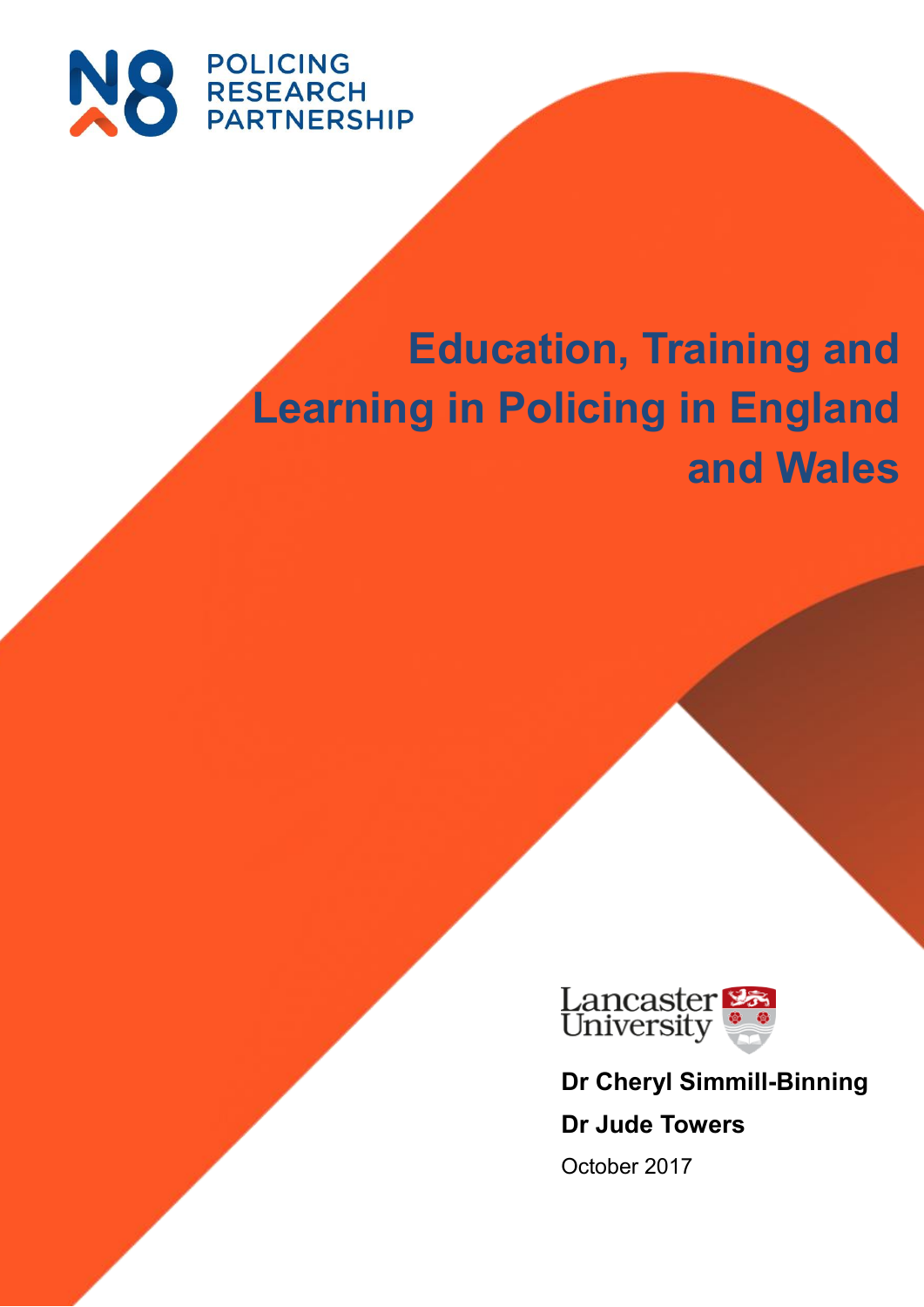# <span id="page-1-0"></span>**Executive Summary**

This report is a review of the literature on education, training and learning in policing and the findings from a set of in-depth, semi-structured interviews with one N8 policing partner organisation exploring their thinking on current and future education, training and learning needs as individuals and as an organisation within the context of the rapidly changing national picture, specifically the College of Policing, *Policing Education Qualification Framework* (especially the proposed Level 7 higher degree qualification) and the introduction by the Government of degree apprenticeships. It is intended to help inform future developments of the Teaching and Learning strand of the N8 PRP and to provide useful data to the N8 policing partners on the current training and learning practices and future considerations in this area. The driver behind the research project was the growing emphasis on the professionalisation of policing in the UK, exemplified by the introduction of the Policing Education Qualifications Framework (PEQF) by the College of Policing in 2016.

This report is structured around three sections:

- 1. a background and literature review
- 2. in-depth, semi-structured interview findings with one police force in the N8 PRP
- 3. conclusions

A review of the literature carried out at the beginning of the project mapped the field and identified issues relevant for the development of in-depth, semi-structured interviews with one N8 policing partner. This policing partner was selected based on evidence of significant engagement with training, Continuing Professional Development (CPD) and higher education (HE) at Level 6, Level 7 and above $1,2$ .

## <span id="page-1-1"></span>**Literature Review**

-

Professionalisation of policing has become an 'expanding discourse' (Green & Gates, 2014) in Western Europe, including the UK, in the USA and in other OECD countries. Higgs et al (2009) describe a profession as '…a self-regulated occupational group that has a body of knowledge and recognised role in serving society. Professions are self-regulated, accountable and under continual scrutiny and development. They are guided by a code of ethical conduct that is the foundation for practice decisions and actions. Membership of the profession requires completion of an appropriate (commonly degree-based) intensive educational programme' (Higgs et al., 2009: 102). Over the last 20 years healthcare, teaching and social work have all undergone a process of 'professionalisation'. In the UK,

<sup>1</sup> Note that the intention was to use the literature review and the interviews to devise a survey questionnaire to be sent to the relevant officer or staff member responsible for training and learning (or equivalent) in each of the other ten N8 policing organisations: the questionnaire was developed and reviewed by the appropriate staff member in one of the N8 police partner organisations and then distributed to the ten police partner organisations. However, data was only received back from four forces, and there was a considerable amount of missing data in the responses received. This means the data is not robust as representative of the N8 policing organisations. Thus for the purposes of this report, the literature review and interviews provide the data. The responses to the survey are available on request to the report authors.

<sup>2</sup> Note that the interview data is specific to the force and cannot be generalised across the N8 policing partner organisations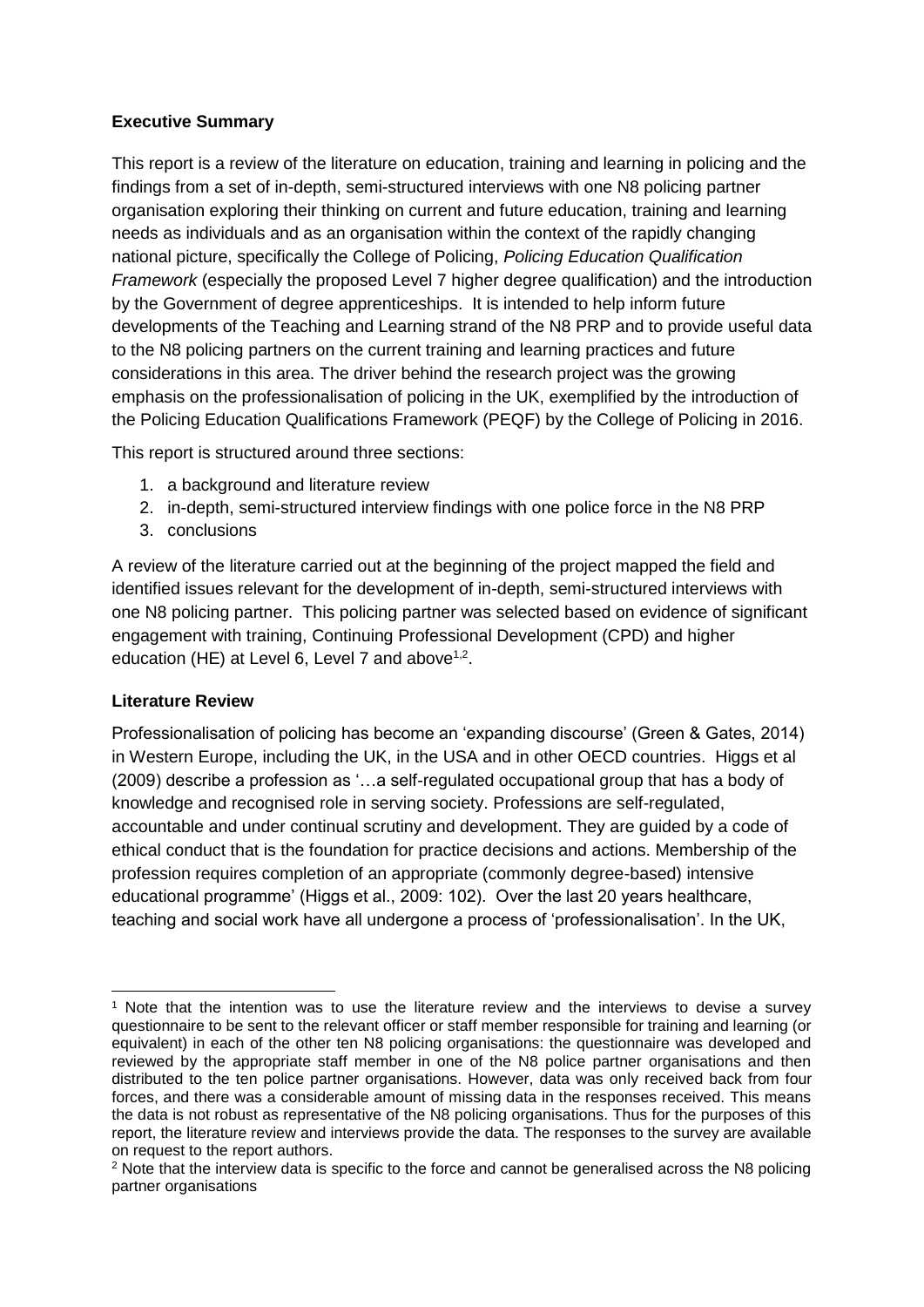with the founding of the College of Policing and the recent development and introduction of the PEQF, policing is now also undergoing this process of 'professionalisation'.

The start of this period of professionalisation of the police can be identified as August 2010, when the Home Secretary commissioned Peter Neyroud, then Chief Executive of the National Policing Improvement Agency, to undertake a review of police leadership and training. At the end of the review and during a subsequent Home Affairs committee review, Neyroud stated the '…police service needs to move from being a service that acts professionally to becoming a professional service' (Neyroud, 2011: [129\)](https://www.publications.parliament.uk/pa/cm201012/cmselect/cmhaff/939/93906.htm#note129). His definition reflected that of Higgs (2009) in calling for a professional body of knowledge. In concluding, Neyroud recommended 'a clear qualification requirement for senior management ('Senior Management in Policing' qualification (SMIP)). This should lie at level seven or masters level, and incorporate command as well as business skills and the evidence around effective policing' (Neyroud, 2011: 117-118). This qualification was to be supported by fellowship of a professional body.

This new qualification was to be a 'mixture of skills development tested by both academic and peer assessment' (Neyroud, 2011:117), with an emphasis on police officers taking responsibility for their own learning. The mechanisms of the current and future engagement of police officers in this professionalisation process, however, were less evident.

Neyroud's report contains multiple references to 'education and training' but no real exploration of the difference between these two, commenting only that it has been noted by many report authors over the years that there is a need to improve both in policing. The distinction between education and training, and importantly whether higher education (HE) qualifications are education or training, was unclear, and remains so in much of the grey literature. This is significant in considering the role Higher Education Institutions (HEIs) could play in the future professionalisation of the police in the UK (Holdaway, 2017).

Utilising a profession-specific body of knowledge as a marker of professionalisation indicates the need to develop relationships between policing and HEIs, whose core business is research and education. There are however significant challenges, including identifying the core difference between training, CPD and education, which of these is relevant, in what context, and how this will impact the (co-)construction of competencies and role profiles by police and HEIs for educational programmes that meet these policing objectives.

#### <span id="page-2-0"></span>**Interviews**

The issues raised in the literature review informed the development of the in-depth, semistructured interviews with police offices and members of support staff at one N8 policing organisation. Ten interviews were conducted, of which eight were with serving officers, from Sergeant to Superintendent, and two with senior police support staff from departments associated with Communications, Learning and Development, and Organisational Development.

The differences between training, CPD and education were explored and it became apparent that distinctions between these were not always clear in practice. In theory the difference was understood, but the distinction between the categories was often unclear when considering the potential to accredit training and/or CPD.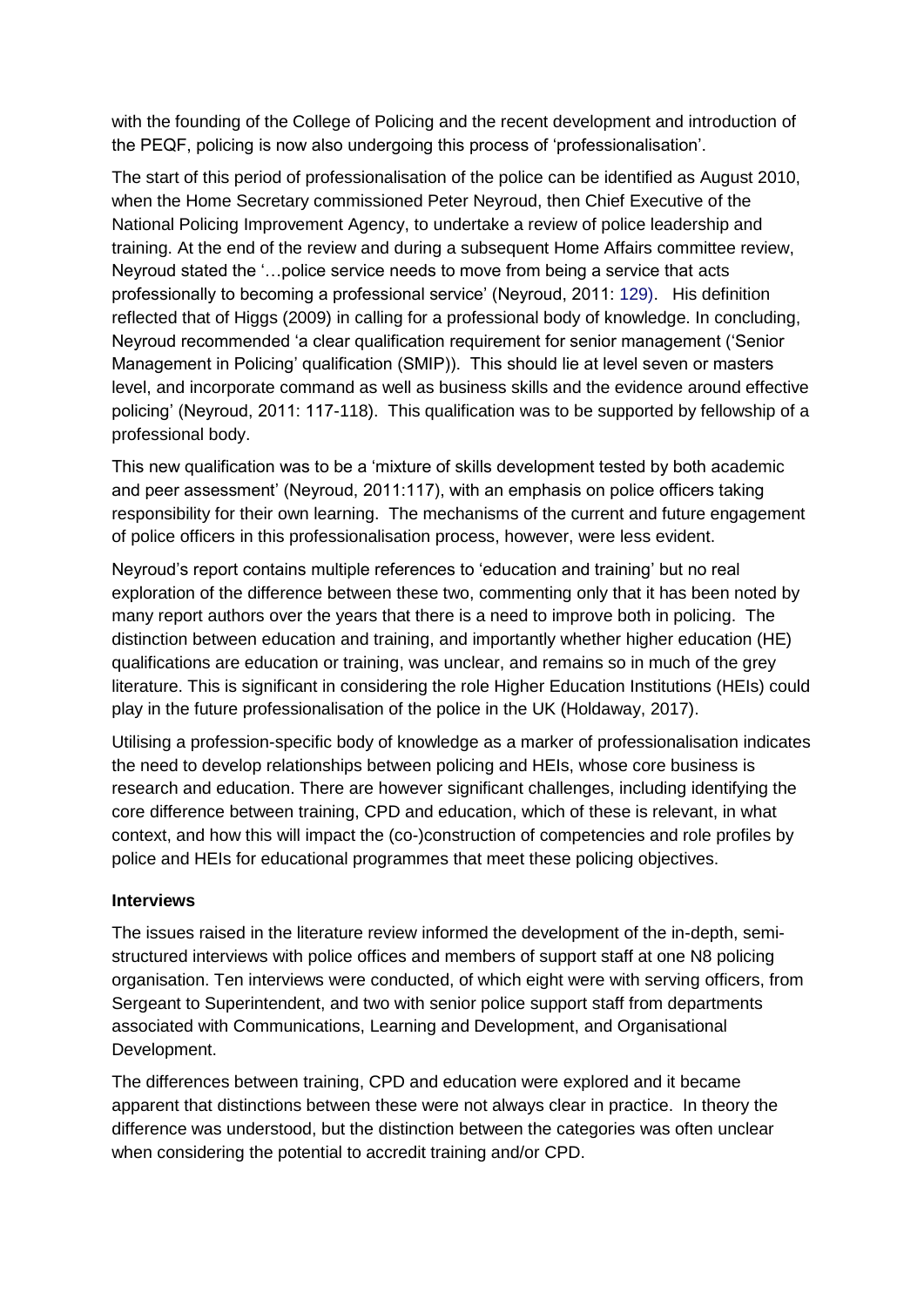While engaging with HEIs was perceived to be one of a number of ways forward in order to develop Level 7 (master) provision, the exact nature of the content and indeed the co/design, co/delivery, procurement and/or partnership processes were much less clear.

HE was seen by some as relevant to their 'day job': when individuals had participated in degree or certificated education with HEIs they recognised its value and relevance. However interviewees also identified a need to ensure that such relevance was self-evident to participating (or potentially participating) officers in the future. There were also issues around who would and how should HE qualifications be delivered, with some reservations about delivery by those who were some distance from frontline engagement.

Motivation to engage in HE when a serving police officer was discussed in detail by the interviewees. For more senior officers there was an expectation that over time a new culture would develop where officers would be self-resourcing HE qualifications, rather than being employer resourced, although this was expected to be a gradual shift with perhaps a different set of expectations for current provision. Less senior officers viewed HE as a learning process that was of benefit to their employing organisation and therefore should be funded and otherwise supported by the employer.

The potential of HE to influence cultural change was identified by all interviewees, though there was some distinctions in what that future might looked like in practice. Indeed cultural change emerged as a highly significant theme in considering the place and impact of current and future training, learning and education.

#### <span id="page-3-0"></span>**Conclusions**

Overall the literature review and the interview findings indicate that although the practical application of professionalisation through HE qualification is moving forward quickly there remain significant questions around the assumptions on which progress is being built: these are apparent in the discourse and language of the interviewees. While there is a narrative about the need for leadership and autonomous decision-making in policing organisations which would benefit from the critical thinking skills embedded in HE, the language being used to discuss should progress remains anchored in training and CPD, not in education.

This reflects one of the two main conclusions drawn from the project: accredited training is not the same as a HE qualification. There was much discuss in the interviews speculating as to whether current training and CPD could be accredited in ways which would enabled it to aggregate to a HE qualification, in this case specifically a Master's Degree. However, accredited training and CPD is not the same as the pedagogy underpinning HE. It may well be that a system of accredited training and CPD in *preparation for* HE study has utility, but the replacement of the Master's Degree with a portfolio of accredited training and CPD would be highly unlikely to meet the educational aims and objectives of a higher degree. Thus the question of the content and delivery for a Masters Degree in policing remains pertinent; as do the 'core' and 'optional' components and whether this is envisioned as taught postgraduate provision or research postgraduate provision. There is broad agreement in the literature and in current policy discourses of the need for leadership (and management) to be core to the policing Masters Degree; interviewees also identified the need for the option to follow specialisms as part of the qualification, for example in trafficking, CSE, cybercrime, etc. It has also been broadly acknowledged that one of the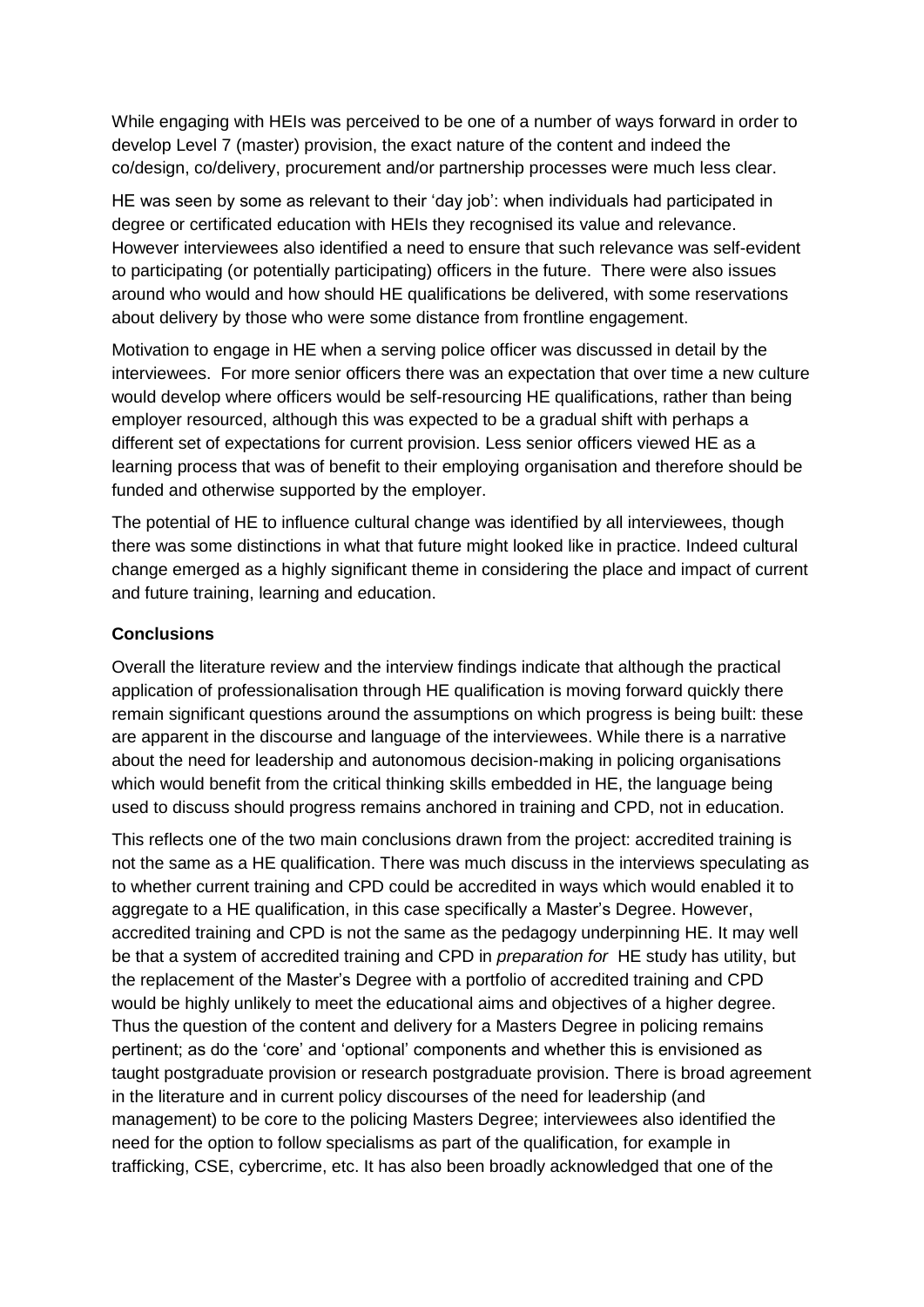aspects of a Masters Degree which sets it apart from training and CPD is the development and implementation of research skills. Thus it is arguable research skills should be a core component of a policing Masters Degree, along with leadership development. However, the interviews also highlighted the confusion between 'evaluation' and 'research': academic research is pedagogically different to service evaluation. This needs to be reflected in a policing Masters Degree.

The other major conclusion from the project is that cultural change in policing is needed: and that the professionalisation of policing in England and Wales is part of this process. The literature, the interviewees, and the wider debates occurring in policing are in agreement that cultural change is under way, and is necessary in order for policing organisations to be fit for purpose in the rapidly changing environment of significant public spending cuts to both policing and to adjacent services, including health, social services and education. A deeper debate is engaging with the question 'what is that purpose' for policing under the current political, economic and social conditions, with an increasing emphasis in many forces on vulnerability, resource management, and evidence-based policing. It is clear that education, training and learning will have a key role to play in the process of cultural change and professionalisation: just how that will manifest in practice is not yet clear. The more substantive questions of the principles underpinning the process of professionalisation for policing also require further, continuing interrogation.

HE has a valuable contribution to make to cultural change because fundamentally HE (especially at Level 7 and above) should change the way an individual (a society) thinks, in particular the ability to critically evaluate the world from different perspectives, to make explicit underlying theories of change driving individual and organisational behaviour, and to engage in problem-based thinking: when the way individuals and (once at a critical mass is reached) organisations think changes then culture shifts fundamentally.

What also became clear is that policing organisations are more than just the servicing officers; a significant proportion of policing organisations are support staff. It is clear that support staff are not (yet) embedded within the understanding of organisational change and professionalisation of policing in England and Wales. This group of staff are currently being left behind, yet they potentially play highly significant roles within policing organisations. Better attention needs to be paid to the interactions between the different parts of policing organisations in order to ensure sustainable and effective change.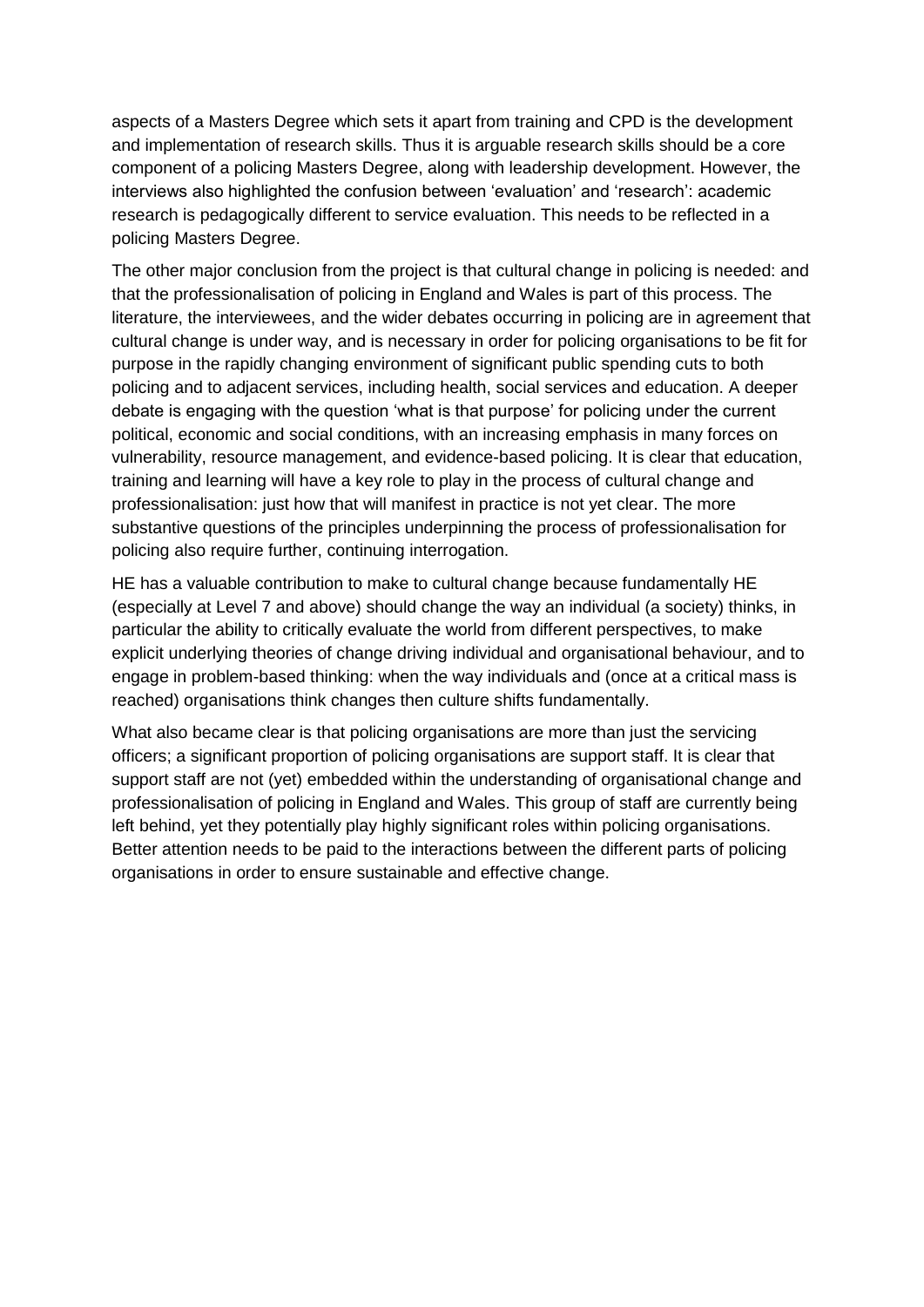# **Contents**

| Interviews with police officers and support staff at one N8 policing organisation  14 |  |
|---------------------------------------------------------------------------------------|--|
|                                                                                       |  |
|                                                                                       |  |
|                                                                                       |  |
|                                                                                       |  |
|                                                                                       |  |
| Policing Education Qualification Framework and a Masters Degree  17                   |  |
|                                                                                       |  |
|                                                                                       |  |
|                                                                                       |  |
|                                                                                       |  |
|                                                                                       |  |
|                                                                                       |  |
|                                                                                       |  |
|                                                                                       |  |
|                                                                                       |  |
|                                                                                       |  |
|                                                                                       |  |
|                                                                                       |  |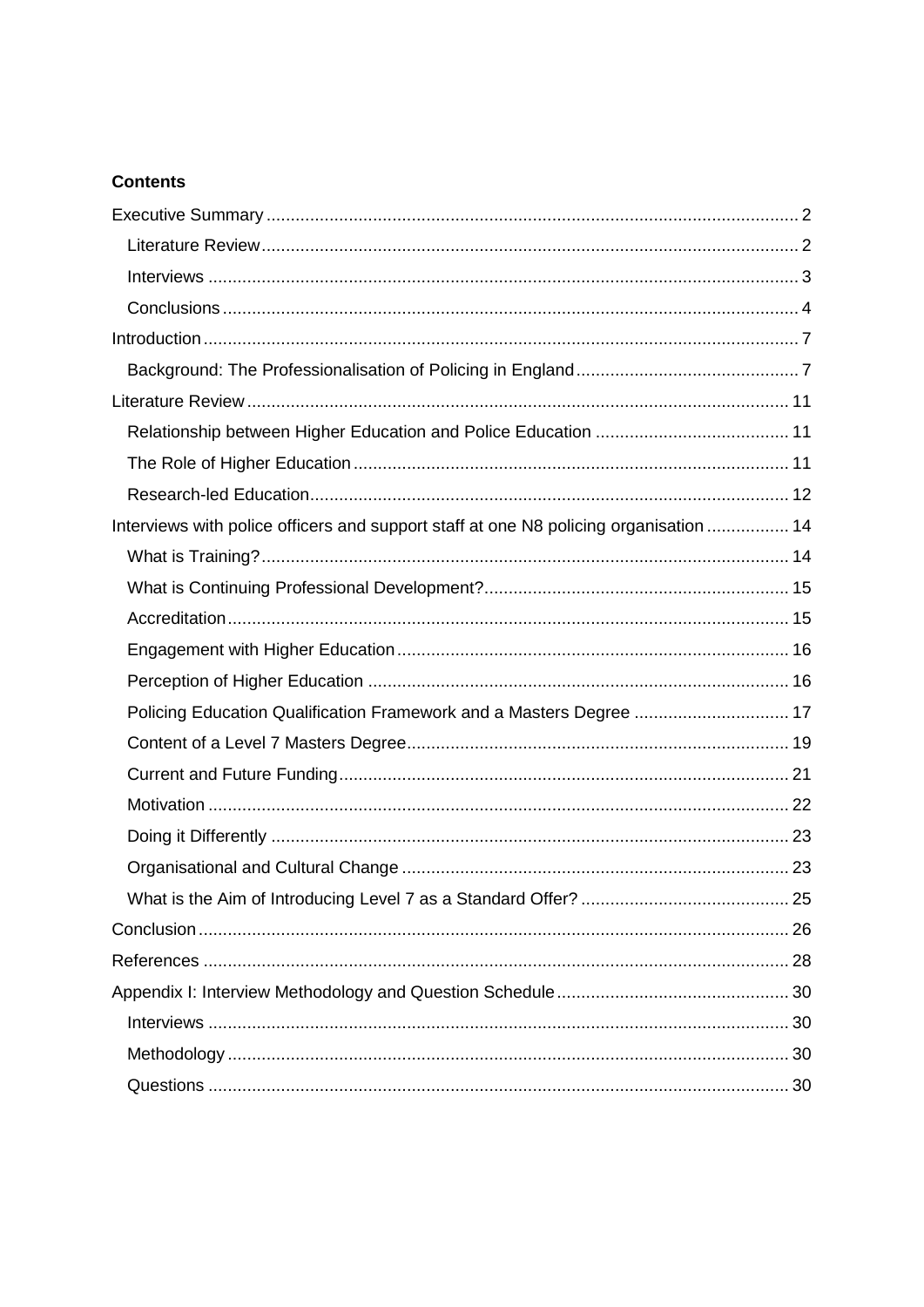## <span id="page-6-0"></span>**Introduction**

This report is a review of the literature on education, training and learning in policing and the findings from a set of in-depth, semi-structured interviews with one N8<sup>3</sup> policing partner organisation exploring their thinking on current and future education, training and learning needs as individuals and as an organisation within the context of the rapidly changing national picture, specifically the College of Policing, *Policing Education Qualification Framework* (especially the proposed Level 7 higher degree qualification) and the introduction by the Government of degree apprenticeships. It is intended to help inform future developments of the Teaching and Learning strand of the N8 PRP and to provide useful data to the N8 policing partners on the current training and learning practices and future considerations in this area. The driver behind the research project was the growing emphasis on the professionalisation of policing in the UK, exemplified by the introduction of the PEQF by the College of Policing in 2016.

This report is structured around three sections:

- 1. a background and literature review
- 2. in-depth, semi-structured interview findings with one police force in the N8 PRP
- 3. conclusions

**.** 

A review of the literature carried out at the beginning of the project mapped the field and identified issues relevant for the development of in-depth, semi-structured interviews with one N8 policing partner. This policing partner was selected based on evidence of significant engagement with training, Continuing Professional Development (CPD) and higher education (HE) at Level 6, Level 7 and above $4.5$ .

## <span id="page-6-1"></span>**Background: The Professionalisation of Policing in England**

Professionalisation of policing has become an 'expanding discourse' (Green & Gates, 2014) in Western Europe, including the UK, in the USA and in other OECD countries. Higgs et al (2009) describe a 'profession' as '…a self-regulated occupational group that has a body of knowledge and recognised role in serving society. Professions are self-regulated, accountable and under continual scrutiny and development. They are guided by a code of ethical conduct that is the foundation for practice decisions and actions. Membership of the profession requires completion of an appropriate (commonly degree-based) intensive

<sup>3</sup> The N8 Policing Research partnership **has been established to enable and foster research collaborations that will help address the problems of policing in the 21st century and achieve international excellence in policing research.** The Training and Learning strand, based at Lancaster University, is one of eight strands across the N8 university partners.

<sup>4</sup> Note that the intention was to use the literature review and the interviews to devise a survey questionnaire to be sent to the relevant officer or staff member responsible for training and learning (or equivalent) in each of the other ten N8 policing organisations: the questionnaire was developed and reviewed by the appropriate staff member in one of the N8 police partner organisations and then distributed to the ten police partner organisations. However, data was only received back from four forces, and there was a considerable amount of missing data in the responses received. This means the data is not robust as representative of the N8 policing organisations. Thus for the purposes of this report, the literature review and interviews provide the data. The responses to the survey are available on request to the report authors.

<sup>5</sup> Note that the interview data is specific to the force and cannot be generalised across the N8 policing partner organisations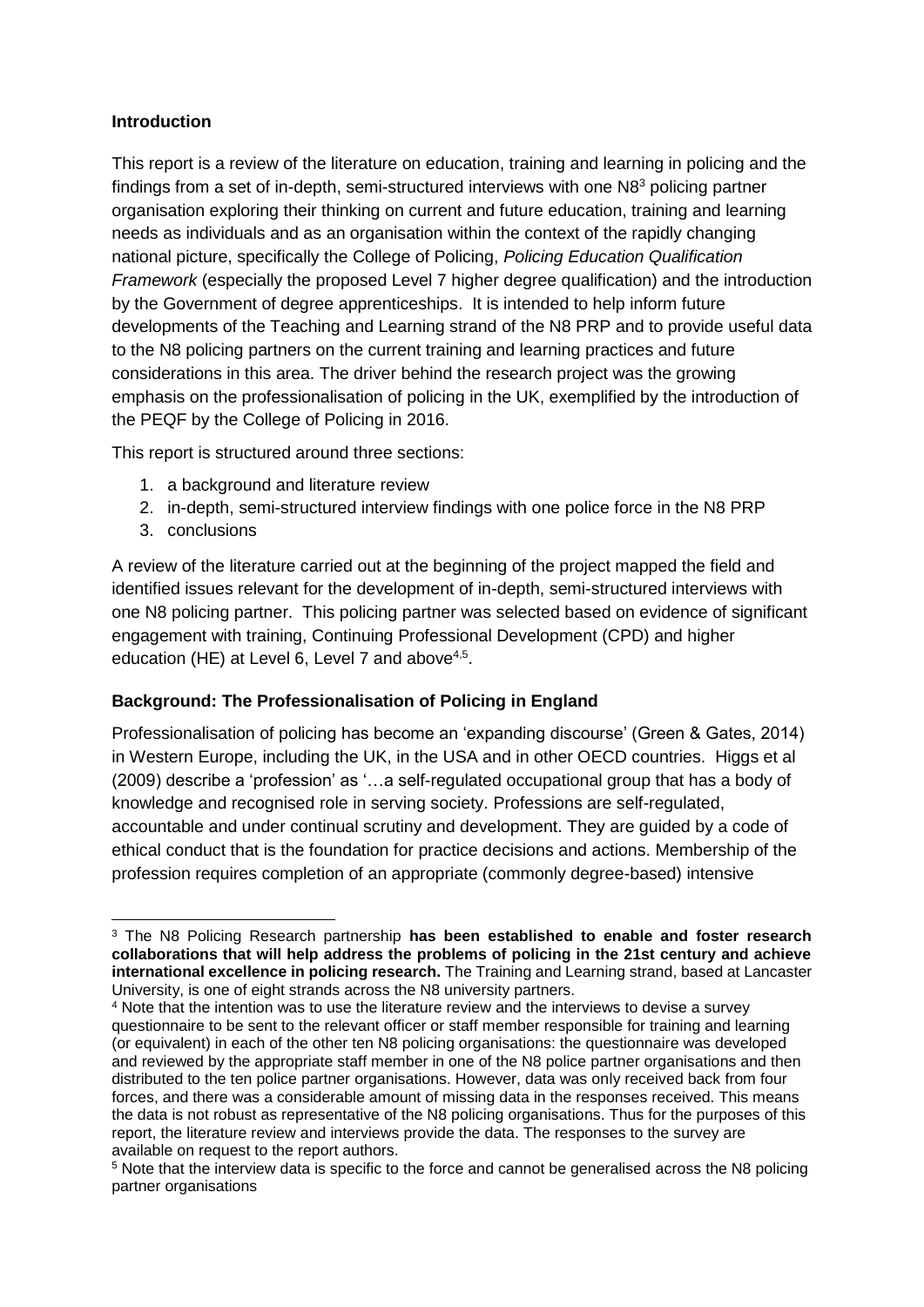educational programme' (Higgs et al., 2009: 102). Over the last 20 years healthcare, teaching and social work have all undergone a process of 'professionalisation'. In the UK, with the founding of the College of Policing (CoP) and the recent development and introduction of the PEQF, policing is now undergoing this process of 'professionalisation'.

The starting point for this professionalisation of the police in the UK was August 2010, when the Home Secretary commissioned Peter Neyroud, then Chief Executive of the National Policing Improvement Agency, to undertake a review of police leadership and training. The terms of reference included:

- how ACPO (Association of Chief Police Officers) can own and develop a shared vision in the service which engages practitioners, with Police and Crime Commissioners locally and nationally, with Government and other organisations such as the new National Crime Agency, for the standards of leadership and the development of the profession, building on learning from the Leadership Strategy;
- how to develop ACPO capacity to deliver leadership development, and assessment/accreditation, supported by the Superintendents' Association, the Police Federation and others, which brings a cohesive approach to the leadership landscape;
- how the leadership functions can be transitioned effectively in the context of the need for very substantial budget reductions;
- the need to respond to the Government's priority of reducing the unsustainable national deficit, including alternative funding models for leadership that both reduce and recover cost;
- the potential role of other providers in training delivery, including other public sector leadership academies, the private sector, and other institutions. (Home Affairs Committee, 2011: 127)

At the end of this review and during a subsequent Home Affairs Select Committee review, Neyroud stated the '…police service needs to move from being a service that acts professionally to becoming a professional service' (Neyroud, 2011: 129). Like Higgs (2009), Neyroud also aligns professionalisation with a professional body of knowledge, expanding on this in his evidence to the Home Affairs Committee: 'there has been a great deal of work to make the service, for example, much better at investigating crime, much better at dealing with particular specialist functions, but, to be frank, none of those have been pulled together as a clear, single, professional body of knowledge yet' (Neyroud, 2011: 130).

Reactions by members of the police speaking with the Home Affairs Committee on the Neyroud report were mixed, with some support for professionalisation to bring the force inline with other professions, while others expressed scepticism. Derek Barnett, President of the Police Superintendents' Association of England and Wales, said although he and his members supported the idea of a Professional Body in principle, he was less clear about how it would work in practice:

*The difficulty appears to have been in the terminology, because nobody is quite clear what a "professional body" means in policing. The Royal College of Nursing, for example, is a trade union that acts in furtherance of the interests of its members. I think what Peter Neyroud is suggesting is something that is both regulatory but also membership-focused,*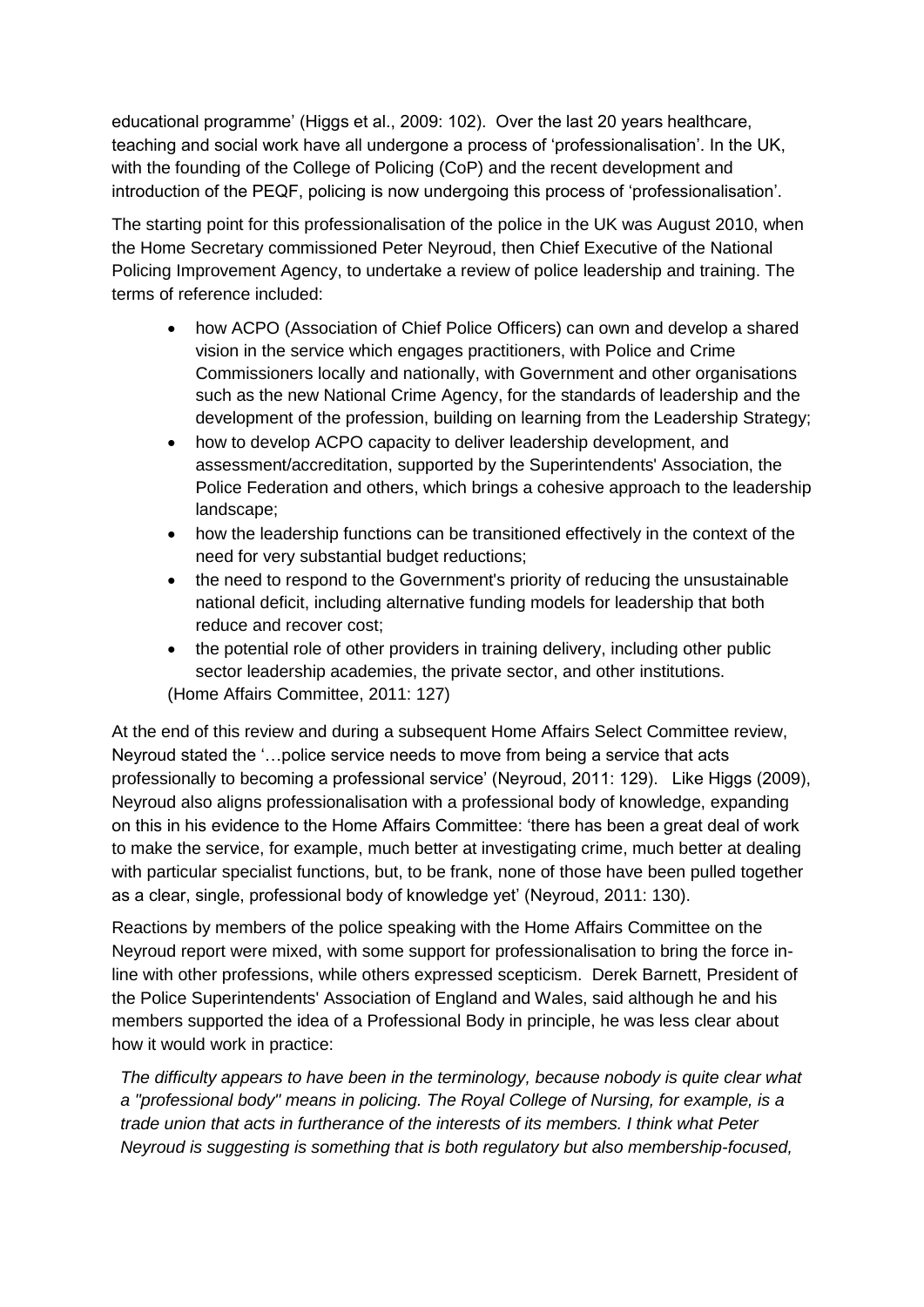#### *and that has caused us a bit of difficulty because it becomes a bit of a hybrid organisation* (Home Affairs Select Committee, 2011: [133\)](https://www.publications.parliament.uk/pa/cm201012/cmselect/cmhaff/939/93906.htm#note133).

Nevertheless in-spite of these concerns a professional body was set up: the College of Policing (CoP). One of the tasks allocated to the CoP, in addition to guidance and standards, was responsibility for training. In his review, Neyroud referred to 'a transformation of the culture of learning in the police service' (Home Affairs select Committee, 2011: [160\)](https://www.publications.parliament.uk/pa/cm201012/cmselect/cmhaff/939/93906.htm#note160). He advocated 'moving away from in-house delivered programmes which have been largely classroom based to a new partnership with HE, building towards 'teaching hospitals' for policing, linking learning with practice' (Home Affairs select Committee, 2011: 124). Under Neyroud's proposals a 'teaching hospital' model would be adopted which would take the form of 'on the job' learning as well as the delivery of theory. One of the tasks of the CoP was to design and oversee the delivery of a *Policing Education Qualification Framework* (PEQF). The PEQF reflects the recommendation in the Neyroud report for '…a new professional qualification framework [which] will see managers and frontline officers developed and supported to keep their practice current and consistent with the best' (Home Affairs Select Committee, 2011: 161). The PEQF would take the provision of learning away from individual forces into Higher Education Institutions (HEIs), the private sector and other institutions. A further aspect was to place a greater onus on the individual to undertake continuous professional development (CPD) throughout their careers. Thus responsibility for police training and learning is to move from the forces themselves towards Further and Higher Education institutions (FEIs and HEIs). This shift was in keeping with a number of similar developments internationally, as police education and training expands globally (Cordner and Shain, 2011).

While the Neyroud report speaks of productive new relationships with FE and HE the exact nature of these is not explored. Discussions with the Higher Education Forum for Policing and others in HE identified there is no systematic engagement and while there have been good relationships between individual forces and HE providers these were, 'ad hoc, inefficient and of variable standards' with a 'tendency to use HE to provide accreditation for in-house provision rather than partner with HE to deliver learning' (Neyroud, 2011: 56). This situation was seen to 'restrict the development of an effective market and alternative provision' (Neyroud, 2011: 56) and to have resulted in the relationship not being an 'embedded partnership' unlike those in medicine and education (Neyroud, 2011: 81). In order to progress through the career structure in nursing, health care, teaching and social work, gateway HE qualifications had been established. To achieve this professional qualifications had been created, situated within a professional development framework. A similar process was envisaged for policing: thus the College of Policing (CoP) was set up as the professional body for policing. The CoP is currently in the process of developing the PEQF as both the gateway HE qualifications for policing (Level 6, introduced June 2017and to be mandatory from 2020) and further HE qualifications as the gateway to specific ranks (still under development).

However, the distinction between education and training in the context of the new PEQF is still unclear, for example even at Level 7 the 'Senior Management in Policing Qualification' (required as a pre-qualification for Superintendents) is still referred to as 'training', rather than education (Neyroud, 2011: 117). Thus there remains a significant question as to whether the gateway and progression qualifications in the PEQF are, at their core,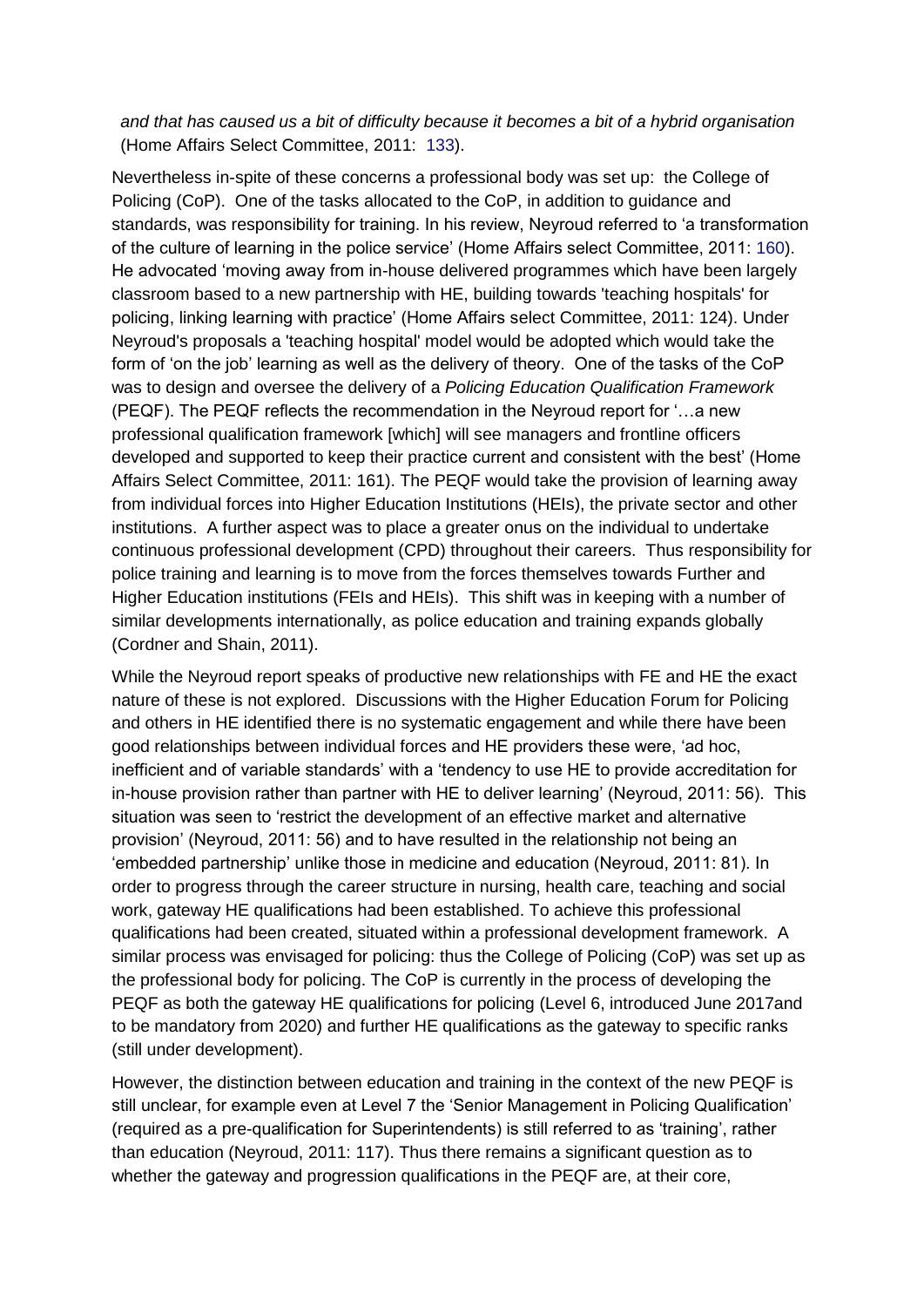'education' or 'training'. If training rather than education, this raises fundamental questions about the role and type of provision that HEIs can offer and the relationship between policing organisations and HEIs in the co/design and co/delivery of the PEQF. While the debate has not yet comprehensively engage with the question of education or training, or education as training, it is likely to become increasingly relevant (Holdaway, 2017) as demonstrated by the interviews with one N8 policing organisation (see below).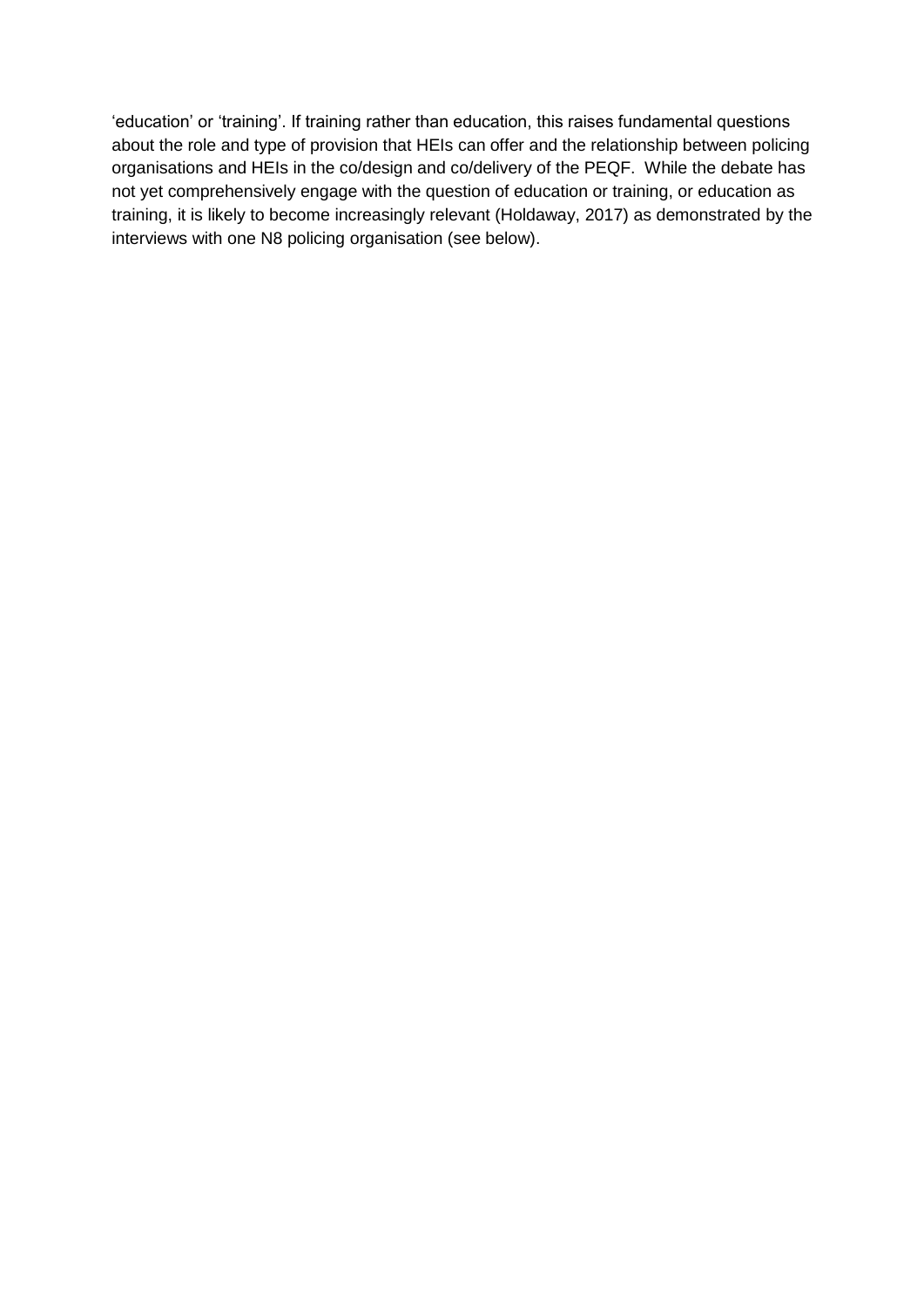#### <span id="page-10-0"></span>**Literature Review**

This review of the literature considered the role of higher education (HE) in police professionalisation in the twenty-first century and was additionally utilised in the development of the in-depth interview schedules. The review covers three key areas: the relationship between HE and police education/training/CPD; the role of the HE sector in delivering police education/training/CPD; and the difference between education and training.

The literature on police and policing is international and stretches back many years; what is notable about this body of literature is the contrast between the USA (and elsewhere) and the UK (specifically England and Wales) in the development and depth of co-operation between policing organisations and HEIs: in England and Wales this appears to be developing much more slowly than elsewhere in the world (Hallenburgh and Cockcroft, 2014) along with the lack of a 'clear research base' for police education and training (Paterson, 2011).

#### <span id="page-10-1"></span>**Relationship between Higher Education and Police Education**

Reviews of recent past delivery of HE to police has raised questions. Paterson identified the key one of these as what 'added value' do HEIs bring to police training and education (Paterson 2011)? Perhaps one answer to this is that the value of HE lies not in the direct application of the knowledge gained, but rather in the development of critical thinking skills. Indeed Lee and Punch (2004) argue even a generic HE qualification '... is a valuable option in developing high potentials and in combating the "group think" process' (Lee and Punch, 2004: 249). There is also evidence that graduate police officers identify further personal (as well as professional) benefits, including enhanced confidence and self‐esteem, broadened outlooks and greater tolerance for divergent points of view (Smithers and Hill, 1990). Research has also found it is not the specific degree subject that cultivates this more ethical and culturally aware attitude, but rather the overall HE experience (Roberg, [1978\)](http://www.tandfonline.com/doi/full/10.1080/15614263.2011.563969?scroll=top&needAccess=true).

Nevertheless there is debate about the role of HE in the delivery of education for police organisations and individuals. It has been argued that there is very little evidence that educated police officers are more effective crime fighters or that education has a significant influence on police officer behaviour [\(Wimshurst a](http://www.tandfonline.com/author/Wimshurst%2C+Kerry)nd [Ransley 2](http://www.tandfonline.com/author/Ransley%2C+Janet)007; Paoline[,Terrill](http://www.tandfonline.com/author/Terrill%2C+William) and [Rossler,](http://www.tandfonline.com/author/Rossler%2C+Michael+T) 2015). Paoline et al argue 'the precise attributes that it [HE] would bring to policing were never fully delineated' (Paoline et al., 2015: 51). However, there have been some challenges to these findings, for example Lee and Punch (2004) find the key is clear objectives, the identification of core curriculum content and the adoption of an appropriate method to facilitate the transition from a law enforcement focus to a community focus. Thus while there is some evidence in the literature of the need for and the value to police officers of these 'deeper skills' and 'flexibility' which HE can facilitate, further research is required to consolidate the evidence that this is best achieved through education.

## <span id="page-10-2"></span>**The Role of Higher Education**

The exact role of HE has been a challenging question in many countries. In the USA questions have been raised about both the role, and the difference between perceptions and actuality as well as the relationship between the professionalisation of policing and HE, and whether research or other forms of working partnerships between policing and HEIs could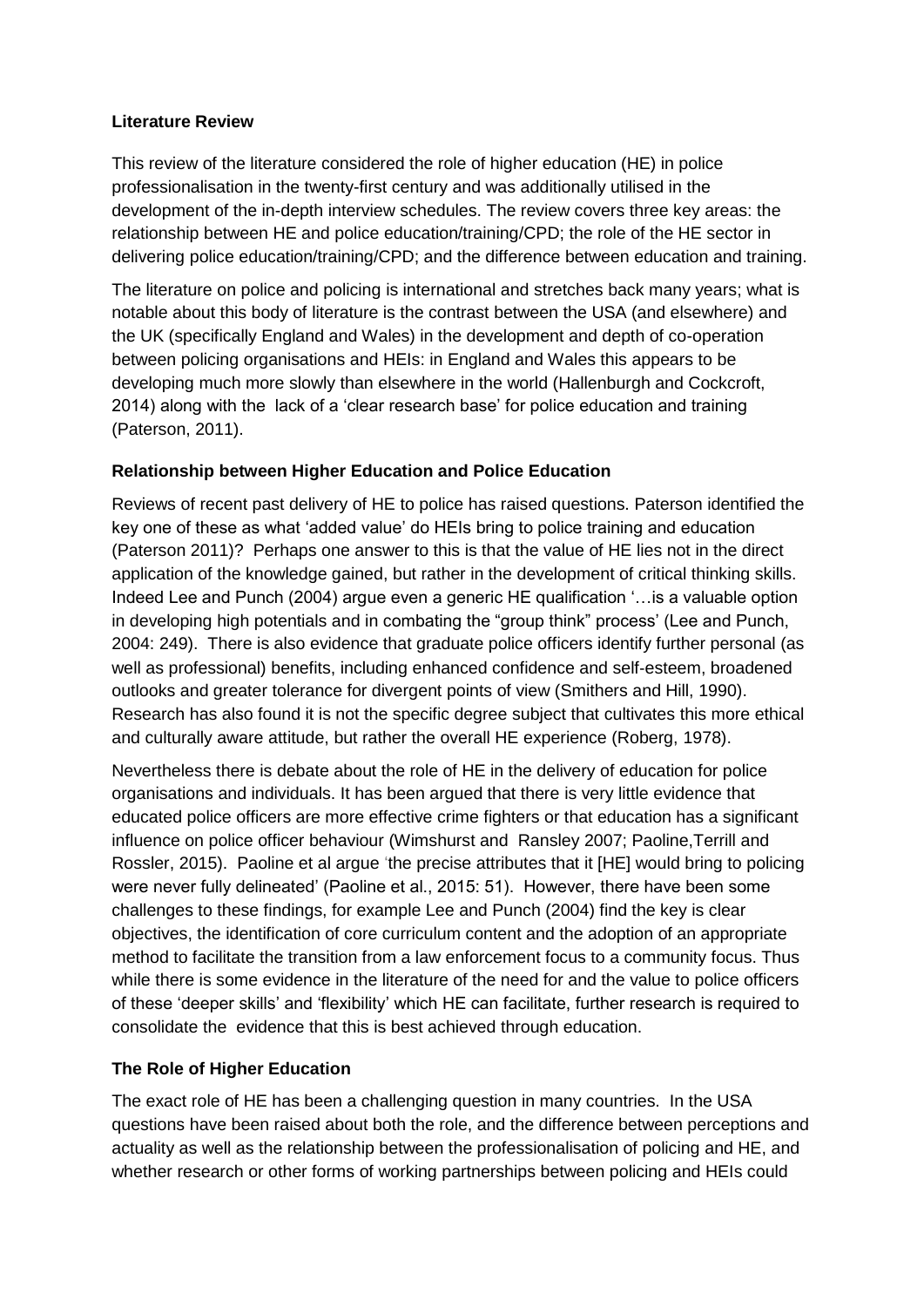deliver more effective change than enrolling officers as students (Paoline, Terrill & Rossler, 2015; Baro and Burlingame, 1999). After all, as Hallenburgh and Cockroft (2014) argue policing organisations and HEIs have very different cultures. Hallenburgh devised a schematic to summarise what they perceive to be the significant differences:

| Academia                 | <b>Police</b>     |
|--------------------------|-------------------|
| theory                   | practice          |
| research                 | experience        |
| analysis                 | management        |
| long-term                | short-term        |
| interest-led             | needs-led         |
| formal learning          | informal learning |
| independence             | collectivity      |
| originality              | loyalty           |
| (Hallenberg, 2012: 167). |                   |

The 'culture of policing' is a theme which repeatedly emerges in the literature, in policy and internally, for example the in-depth interviews discuss this theme extensively (see below). Hellenberg and Cockcroft (2014: 7) argue much of police training is needs-led, and in spite of its formalisation 'a lot of the learning still takes place through the socialisation processes' and that this contributes to the culture of policing. There is a growing consensus that the culture of policing needs to change and that a fundamental part of this is a shift in the way police officers learn and think. This is a key site for debates on the nature of education and training and the distinctions between them, for the development of training or education provision.

In 2004 Kratcoski emphasised the importance of the distinction between education and training in policing. They defined education as developing the ability to conceptualise and expand the theoretical and analytical learning process whereas they defined training as gaining the skills needed to accomplish the immediate tasks and goals of police operations. While these definitions are contested, the debates on the nature and purpose of education and training do not appear to be a substantive element of the discussions on developing the professionalisation of policing. Indeed there is little evidence of a reflexive conversation on the purpose of a higher degree and the relationship of HE with policing and policing organisations taking place in the current context of police professionalisation through HE qualification.

## <span id="page-11-0"></span>**Research-led Education**

HEIs in the UK typically practice, to a greater or lesser extent, research-led teaching, such that students and teachers are engaged with the state of the art research knowledge, as well as the classical foundational knowledge. This generates a distinct 'complex body of knowledge'. It is the interaction in research-led teaching between researchers, teachers, and students which is as much about substantive knowledge as it is ways of thinking about the world, critically drawing on theory and empirical evidence, that could be argued to constitute the core difference between education and training, and thus the unique contribution HEIs can make to the police professionalisation agenda. Thus by taking the requirement for a profession specific body of knowledge as a marker of professionalisation and the unique contribution of HEIs to engage, and support research and to deliver research-led teaching,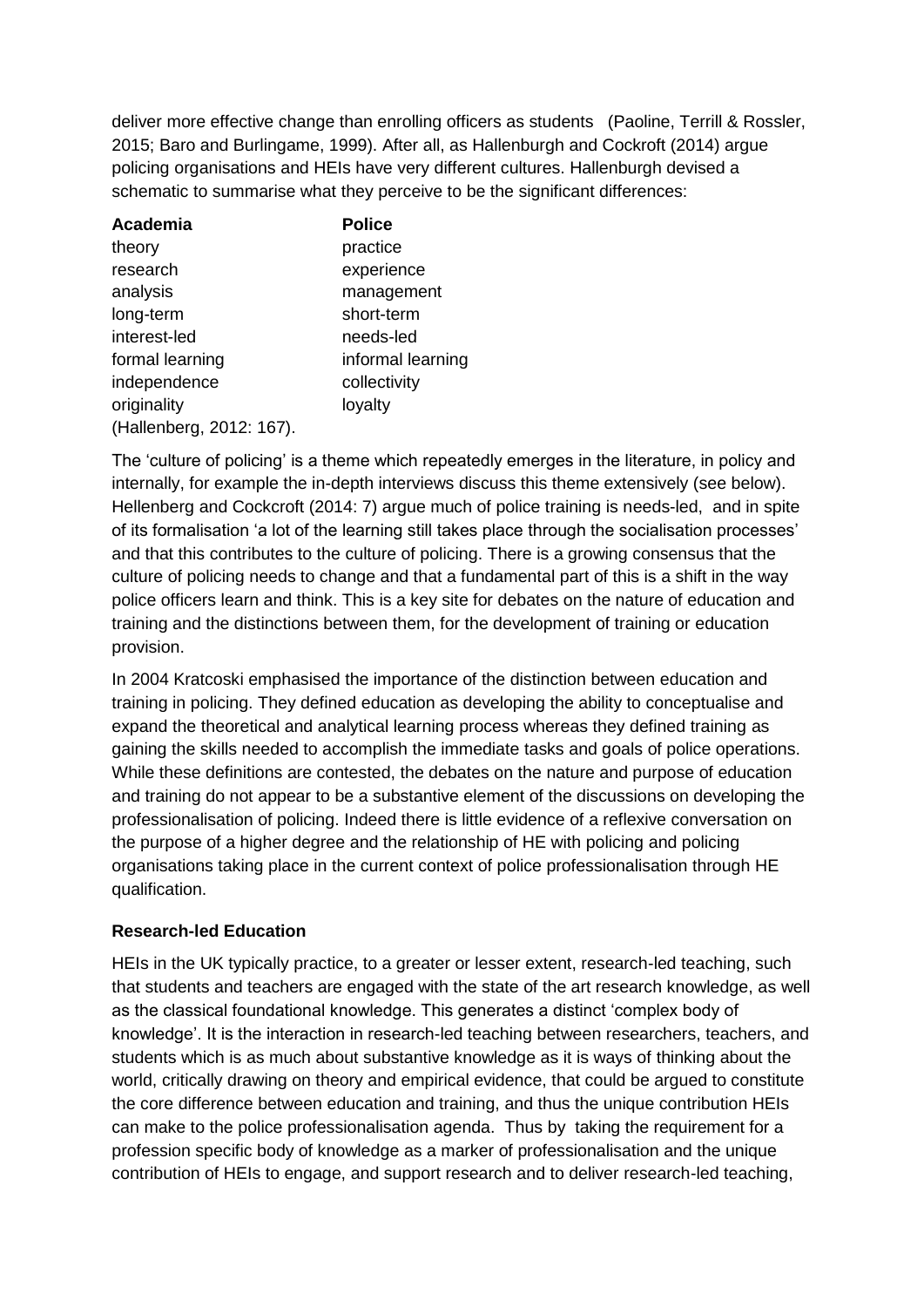the core difference between training, CPD and education is established. However, how this relates to the 'clear objectives' that Paterson (2011) concludes are necessary, with the construction of competencies and role profiles by police and for HEIs to identify relevant teaching strategies in order to meet police objectives, has yet to be evidenced in practice.

In much 'vocational' education there is the additional dimension of the practice in HE of employing ex-practitioners to teach on policing specific modules and programmes, thus these police practitioners are engaged by HE to 'develop and deliver police-specific academic programmes to prepare the next generation and edify serving offices for specialisms and leadership roles.' (Green and Gates, 2014: 87). The role and impact of such practitioner-teachers is complex but significant and requires further research – especially given their significance in influencing the attitudes of serving police officers as demonstrated in the N8 interviews below.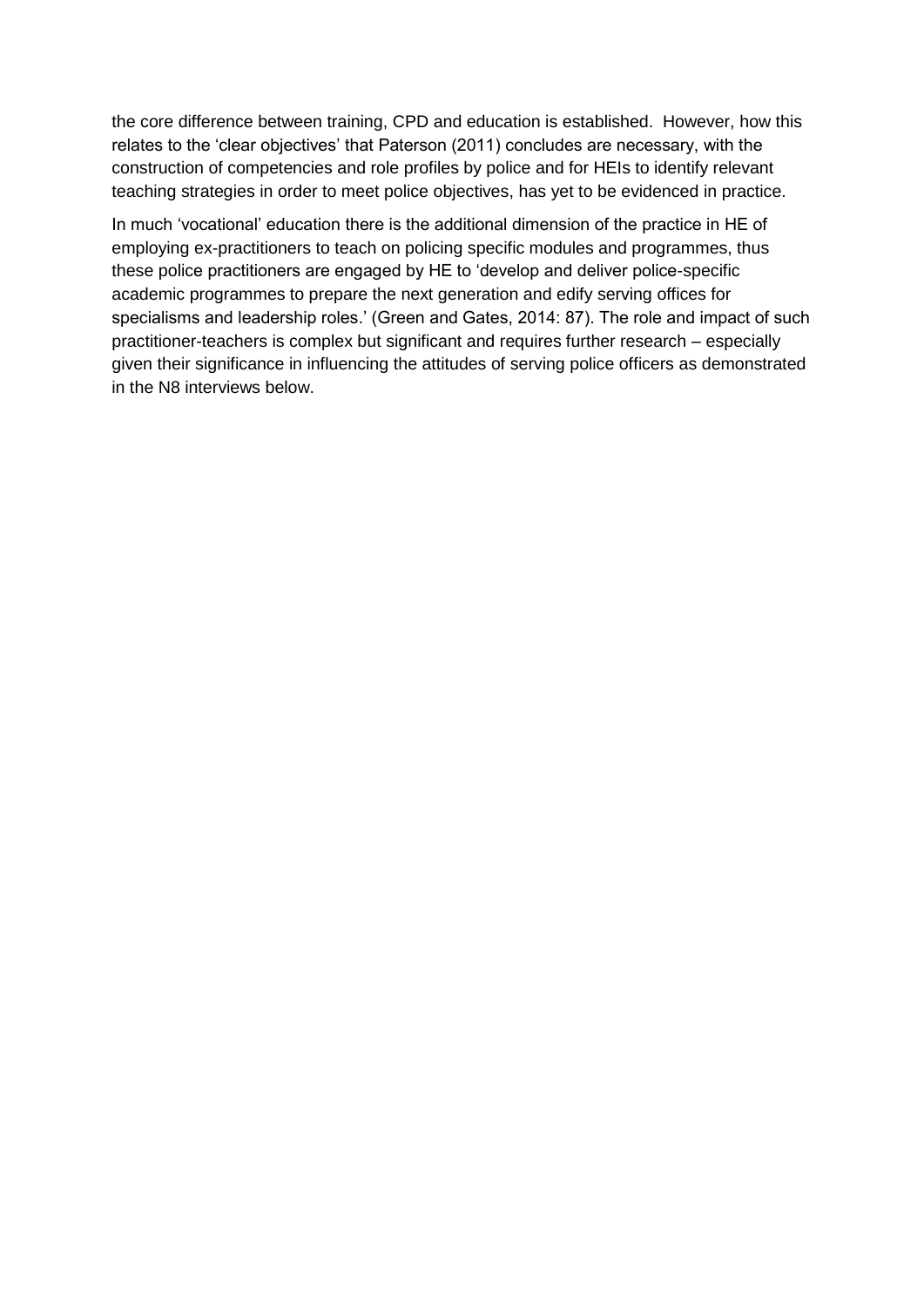#### <span id="page-13-0"></span>**Interviews with police officers and support staff at one N8 policing organisation**

Ten in-depth, semi-structured interviews were conducted with members of one N8 police organisation to consider their perspectives on the potential and the challenges in considering engagement with a Level 7 HE qualification. Eight of the interviewees were police officers, having served between eight to over 20 years at the time of interview, from the rank of Sergeant to Superintendent. Some of the officers were operating at divisional levels while others were based at the organisation's headquarters. Several officers had just moved from front facing work at divisional level to head-quarters after promotion from Sergeant to Inspector. In addition two interviewees were long serving, senior members of police support staff. Most of the interviewees were educated to degree level (n=7), with four holding or currently undertaking postgraduate qualifications<sup>6</sup>.

All of the interviewees were, in some way, involved in the delivery or development of learning within the force. Below is a summary of their current learning engagement:

- In-house training for specialist IT systems use
- Organisational Development
- Service transformation Divisional Level
- Organisational development Divisional Level
- Learning and development
- Recruit training
- Organisational development Headquarters
- Corporate development
- Communications Headquarters

#### <span id="page-13-1"></span>**What is Training?**

-

Currently the training and CPD delivered by the organisation cannot contribute toward a Masters Degree and is not generally accredited in any specific way, to any particular ends. Most of the training is delivered in-house by police officers. The experience of delivering training had in some cases engendered an interest in learning and thus encouraged people to think about the possibility of formalising their knowledge and skills. However the difference between training, CPD and education was, for some of the interviewees, at times, difficult to explain. The boundaries between training and CPD appeared clear to most people but the concept and delivery of learning in HE and the relationship between training, CPD and education was less clear.

One interviewee offered the distinction between training and education as 'a deeper understanding. It is about you, not buttons to press' (Interviewee 3). Another interviewee stated that 'training' delivered core police training to initial recruits to enable them to do their job. These include: crime training, specialist skills, recorder training, officer training, IT specialist police systems training. In addition, officers would also be expected to undertake additional or annual training in public order, driving, leadership and management and fire arms (Interviewee 1). Although the CoP was noted to deliver specialist elements of training,

<sup>&</sup>lt;sup>6</sup> Note that the findings from these interviews cannot be extrapolated across all 11 policing partner organisations in the N8.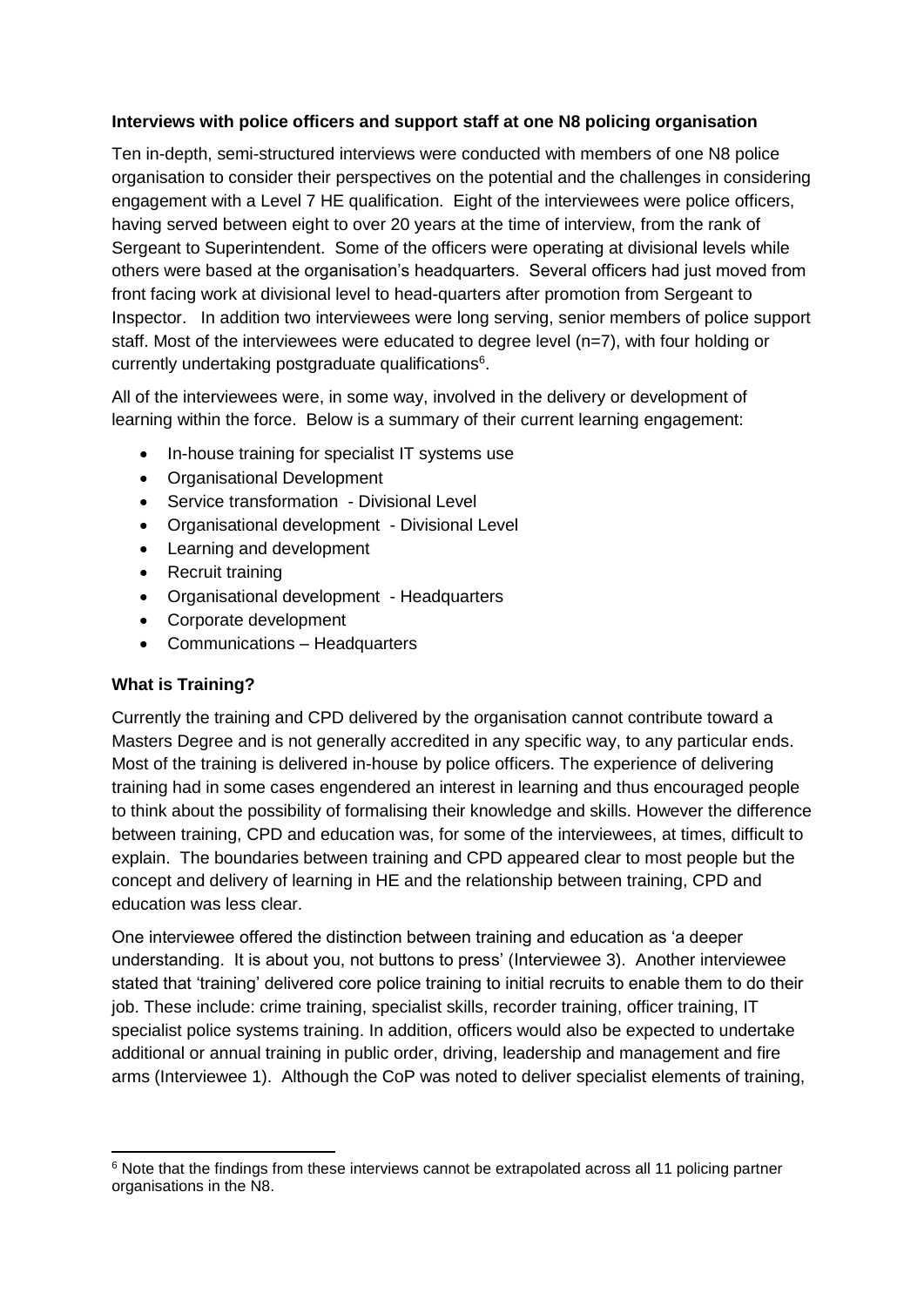most of this type of delivery was in-house, especially after the financial cuts over the last few years.

# <span id="page-14-0"></span>**What is Continuing Professional Development?**

Continuing Professional Development (CPD) is anything over and above mandatory training, for example first aid. This has just been launched at 35 hours per year (recommended by the College of Policing) recorded locally by logging hours (Interviewee 7).

Like training, CPD was also seen as in-house delivery, in some instances facilitated through on-line and attendance at conferences or presentations. CPD was rarely formally recorded and none, at the time of writing, was accredited. Interviewees raised the issue of a gap around CPD between the input new recruits get and that for higher ranks. Certainly at the higher levels (inspector and above) individuals were considered to have more options through CoP and other leadership courses (including some delivered by HEIs). This was a cause for concern, for example Interviewee 2 said 'It [CPD and options for learning] does need to get down to the ground. It is a bit all over the place and could be coordinated a bit better. Now people are choosing to go on things, but is it at the right place and time and good people are not going on it because they don't know about it!'

In addition it was felt that CPD should not be confused with other forms of learning as there was no quality control, 'I don't see CPD as training it is more conferences, there are no learning objectives that you can then test. I think we [the police service] confuse CPD and training. Just because you have people sat there it does not mean they take anything away. Just getting a certificate for CPD is not enough' (Interviewee 4).

The advantages of education, as opposed to training and CPD were recognised by some of the interviewees, 'If you talk about the difference between training and education people say 'oh we don't get that' (training or education) whereas this is part of the cycle of learning. I think it is the link between training and education that helps us get better at what we do. It needs a whole person approach and more than jumping through hoops, reflection, asking "what do I want to do" and keeping track on where you are going in your career' (Interviewee 3). Interviewees identified that often guidance on training and education was largely dependent on line-managers, their ability and knowledge about what is available and identifying the best opportunities for more junior officers, 'You are dependent on your supervisor to do that. If they don't then it is up to yourself and I look back and if I had not done it [engaged with 'good quality' CPD and higher education] I would have plateaued. It has shaped my career path' (Interviewee 3). Nevertheless there was caution 'You need to do something differently but not lose touch with the front line, for the support and your credibility' (Interviewee 3).

## <span id="page-14-1"></span>**Accreditation**

None of the interviewees thought they had received formal accreditation for any training or CPD they had undertaken while in the police force unless they had undertaken formal HE qualifications. However, the interviewees recognised they were operating in a changing world and that if they wished to progress in their career or leave the force, the need for accredited delivery was becoming a pressing issue, 'telling people how their skills [police officer skills] were transferable was no longer enough. As people retire and go on you see what their skills transfer into. But it is not always visible immediately' (Interviewee 4). This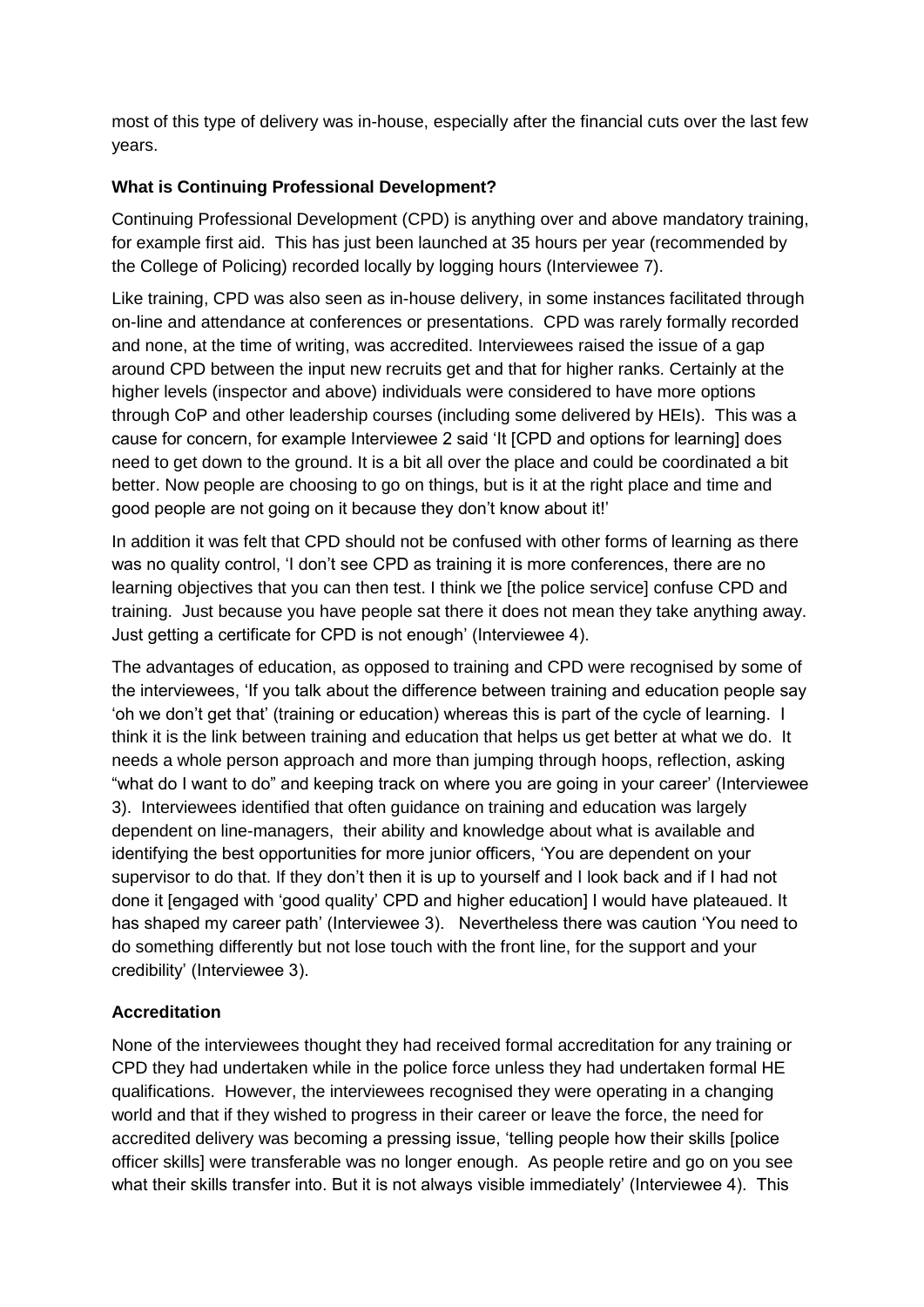point was supported by others, one of whom noted that 'It is not a 30 year career any more. You need accreditation of learning because there is more movement…. It's a scary world out there. They want to see a NVQ Level 5 in this or that and other accreditations' (Interviewee 3), another interviewee stated, 'Yes accreditation is needed for the courses, for the training. At the moment it is not acknowledged. You need something that is transferable to outside the organisation' (Interviewee 2).

The requirement for more accreditation was seen by most of the interviewees as the result of rapid changes both in the external world where formal accreditation opened doors into other professions and also in their own careers, where HE qualifications were increasingly seen as necessary. However, as noted by one interviewee, one pertinent question now is whether current training should be accredited as a means to gradually 'building' a Masters Degree or as a means of acknowledging the training in and of itself. In reality it is likely to be both but this, as discussed by interviewees, will raise further questions about the value and level of accreditation and its equivalence in other organisations, including HEIs.

## <span id="page-15-0"></span>**Engagement with Higher Education**

One of the interviewees had experience of working with the HE sector in the past and considered themselves to be an 'early adopter' (Interviewee 8) of working with local HEIs, including participating in research. This interviewee had actively looked for ways to engage the local HEI in order to support decision making around vulnerability, risk and criminality. They contacted heads of research at the HEI, forming a group with academics interested in evidence-based policing. The interviewee considered this to have been 'quite a success and has pushed the boundaries with evidence-based policing' (Interviewee 8).

The experience of other interviewees, especially those recently promoted to the rank of Inspector, was quite different. In the past these interviewees had been forward facing, having very little engagement with HE or indeed any education or even training or CPD beyond the compulsory training (public order, diversity and officer safety) and 'a little CPD' (Interviewee 9). These interviewees felt below the rank of Inspector and away from detective work, there was 'very little opportunity to step back and undertake selfdevelopment' because, 'everyone is busy on the frontline' (Interviewee 9). This interviewee went on to say, 'Most frontline officers are not aware of what is out there and tend to crack on and get the job done. Neighbourhood policing, response, they are very skilled but it tends to be through the personal characteristics that they had when they joined and their ability. It is trial and error. Education is not very popular with frontline staff. The people you have spoken with today may not know this [members of senior staff]. If I went out there to the immediate response team they would ask "how would that help the public?''' (Interviewee 9). However, this interviewee also went on to say, 'It is important to get it right. But it is really, really important that it cascades to the frontline. If Masters Degrees do not improve the frontline delivery of services then what is the point?' (Interviewee 9).

## <span id="page-15-1"></span>**Perception of Higher Education**

Learning by doing was a strong theme which emerged from the interviews, for example 'I got so much more out of a training session when it is hands on. It's theory with the experience. Cops very quickly switch off. It has to be relevant' (Interviewee 8); another long serving interviewee said they had 'worked their way up from front desk' by ' learning by observation,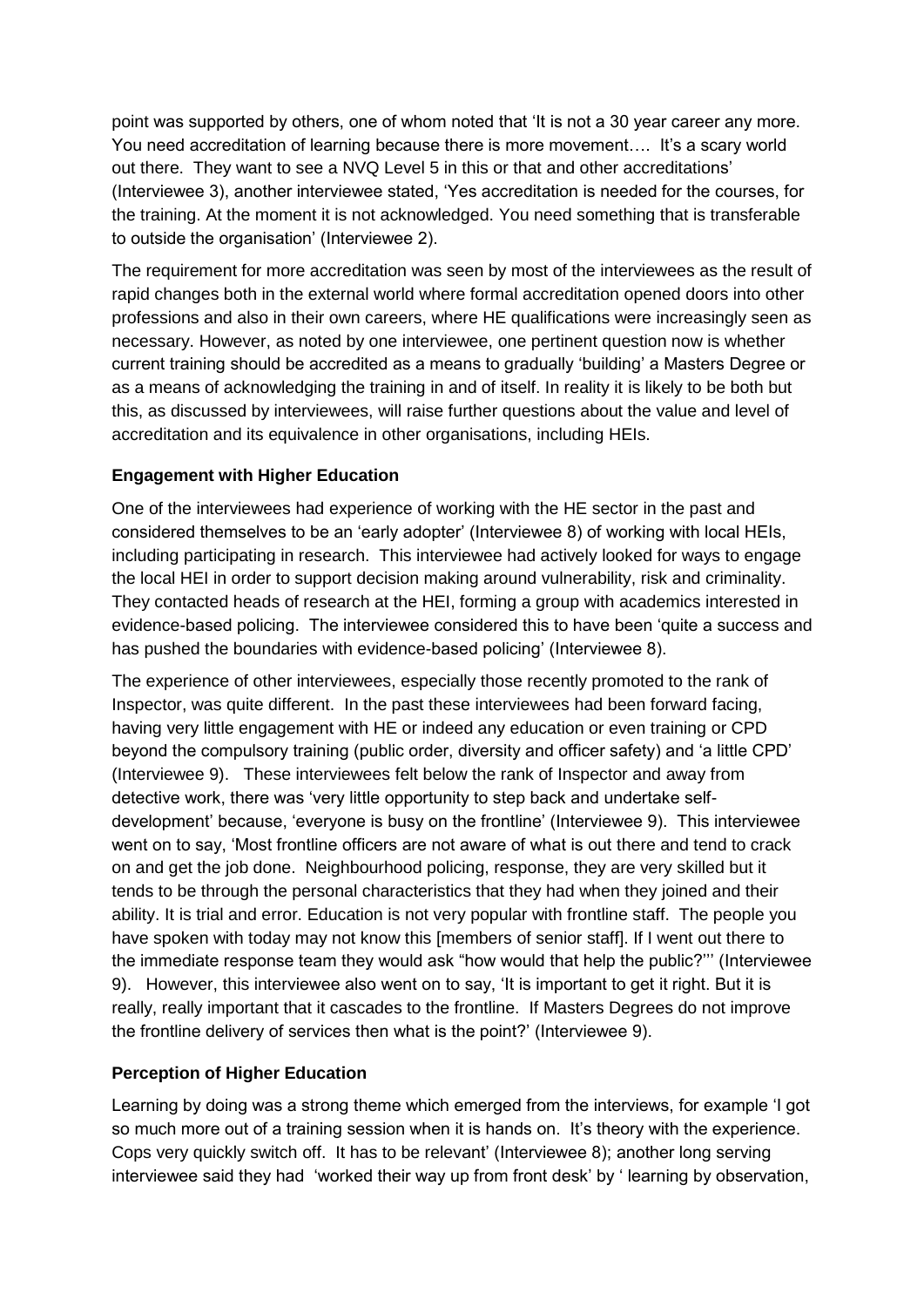workshops, learning from others, and my knowledge base is born out of the work roles' (Interviewee 10). Thus informal learning and the holding of tacit knowledge are also important themes in considering the generation of knowledge in policing.

When asked to consider the current role of HE in policing, interviewees typically regarded HEIs as providers of undergraduate degrees or organisations to be commissioned for specific pieces of work, for example evaluations, although other models were also discussed. For example one interviewee discussed their experiences of partnerships with academics/academia, including student placements, embedded academics within the force, and building research capacity within the organisation itself. However, none of the interviewees viewed relationships with HE as a way to acknowledge the tacit knowledge that officers and others already held. Indeed tacit knowledge was seen to contrast starkly with HE delivery.

The understanding of HE was typically of the presentation/delivery (one-way) of explicit knowledge in a classroom or lecture theatre environment. Related to this was a concern that the tacit knowledge held by officers would be dismissed as irrelevant, therefore confirming that much of what had been learnt in the past was of a lower value than formal HE qualifications. The interviewees also made a distinction between level 6 undergraduate degrees and level 7 master/postgraduate degrees. For many of the interviewees, the step up to master-level qualifications was viewed as something 'other', although the exact nature of the 'otherness' was not immediately identifiable and thus tended to be set against that which individual interviewees had already experienced, 'I do not see any training in the Masters – it is more around the understanding and applying' (Interviewee 5). This boundary between 'something other' and the desire to maintain close connections with practical policing was explored in some detail by one interviewee, 'There is something about it being a more technical learning because at the end of the day that is the environment they operate in. I did work with [a specific university] and they did ethics, and did it through public order policing. So you can do that in a classroom but you can also do it as a training exercise. So there is something about flexible learning, learning and applying. Some Universities will not understand policing so how can you work with officers if you do not have credibility. So it is about understanding that situation, applying it, discussing it. So there is something about getting out of Universities and into policing to make it credible. It is not a theoretical qualification it is a very practical qualification' (Interviewee 8).

Thus there remains a discourse around the practical application of knowledge and the possibility of building a Masters Degree by accrediting training and CPD. As one interviewee commented, 'It would have to be relevant to the job. To see it *all* [original emphasis] as relevant to progression on the job' (Interviewee 1). The one element that was seen to 'lift' the Masters Degree above training and CPD was the undertaking of research. However this was frequently seen in terms of undertaking an evaluation of a service or intervention rather than original research.

## <span id="page-16-0"></span>**Policing Education Qualification Framework and a Masters Degree**

The interviewees expressed a certain level of enthusiasm for a Masters Degree that was interconnected with policing activities, envisioning this as a process by which not only were the police and HE providers working in partnership but the delivery itself was also connected both with training and with HEIs delivering and translating theory into practice. However the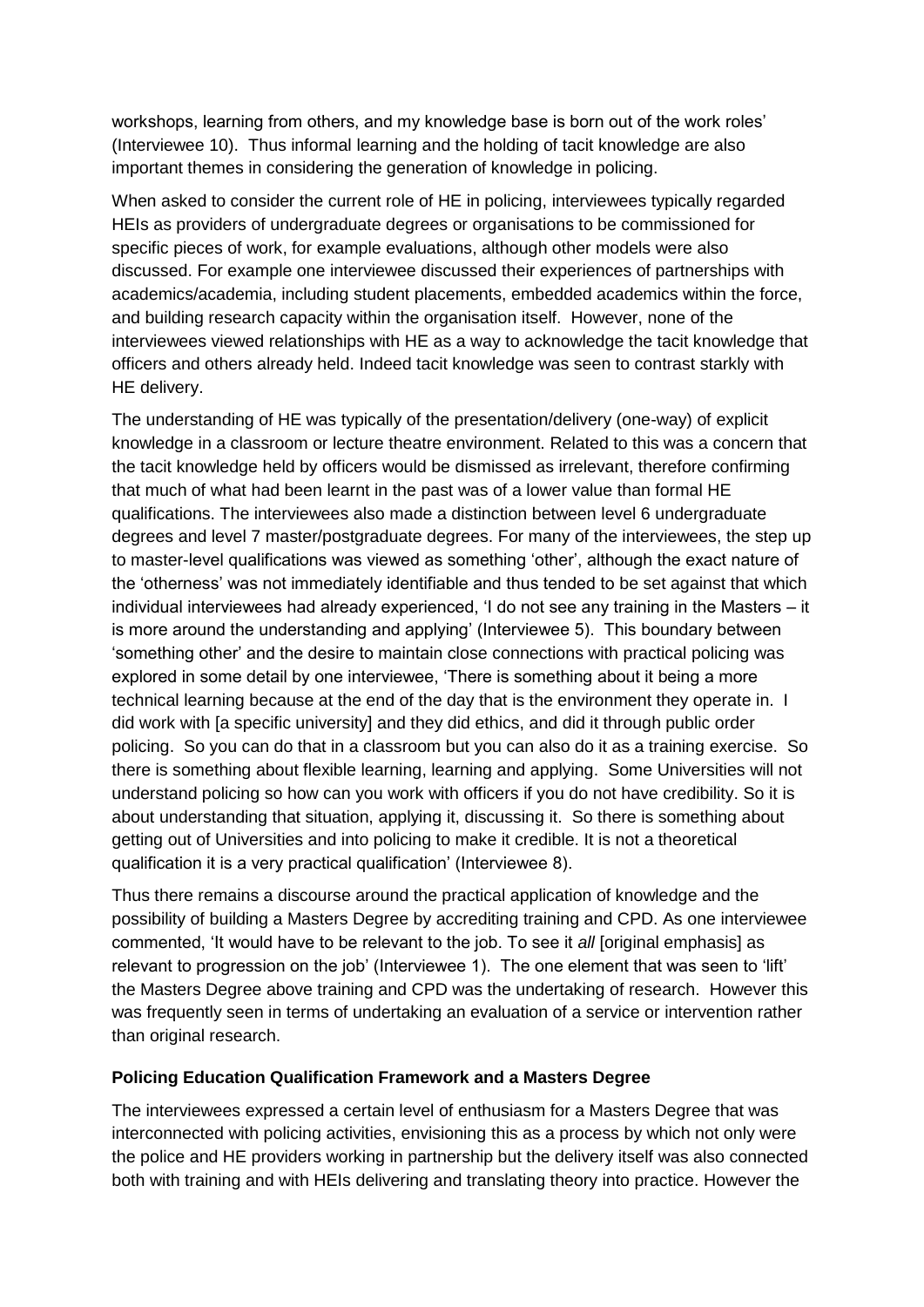language around both of these activities lacks definition. At times 'partnerships' with HEIs were understood as the co-production of degrees, whereas in a different context (but in the same interview) there would be an emphasis on procurement: what could be offered by which HEI and at what cost: 'procurement that is a partnership. It is a procurement first but then it has to be a partnership arrangement' (Interviewee 8).

There was also uncertainty about which HEIs would be involved at the Masters Degree level. Indeed some of the interviewees raised questions about the need for HEIs to be involved in the traditional format. Several interviewees noted that modules or programmes could be delivered at police headquarters, possibly engaging police from other forces as both students and delivery staff, along with others from different professional backgrounds (social workers and health in particular), with HEI staff contributing to a system of co-produced provision, 'You cannot underestimate the peer to peer learning and the inter-collaboration across forces. At a senior level it is all about people. You break down the boundaries, picking up ideas so in a hub to come together you will probably find people up for that' (Interviewee 2).

The question of who would/could deliver HE qualifications was repeatedly raised by the interviewees. Currently most of the training and CPD is either delivered in-house or by the CoP. HE is contributing through individual programmes of postgraduate certification or existing Masters Degrees or individual PhDs. When considering how a Masters degree in Policing could be developed interviewees who had recently worked on the front line were in agreement that the delivery needed to be credible, to have validity in the content, the way it was delivered and also in the people who delivered the course, module or programme of study. It was argued that as officers' progress they lose touch with front line delivery and all that it entails. Their experience was argued to lose relevance the longer they were away from active duty and thus although they did have something to contribute around person management and leadership skills, they were seen to be disassociated from the specialist knowledge and skills needed to undertake forward facing activities, 'Ex-senior officers delivered at [a specific university]. They are "proper old school" but what would be their realistic recollection of front line delivery. It is an issue of credibility. The same people deliver things over years and have lost touch and this loses credibility. So is it just about getting through the gateway or ensuring it is relevant?' (Interviewee 9).

Similar arguments around credibility of academics were made by other interviewees. Nevertheless there was also clear acknowledgement that this could be addressed, especially by non-policing academics because they were not a part of policing culture, 'I can see using [policing] peers but all the benefits get lost quickly as you lose the credibility, when away from front line roles. They could be replaced by academics as long as there is the input from the front line' (Interviewee 4).

Those interviewees who had attended post graduate courses which removed them from police environments had found the experience useful as it not only brought them into contact with others but it also was considered to enable freedom of thought, 'My personal experience it adds gravitas to it. It was amazing to be out of this environment, to be at [a specific university], it lifted your thoughts and spirits' (Interviewee 8). Thus blended learning was considered to be the way forward as it would allow for officers to remain in post but still attend sessions in HEIs. However, there was one note of concern from an interviewee who had recently moved away from frontline policing, they argued individuals who were engaged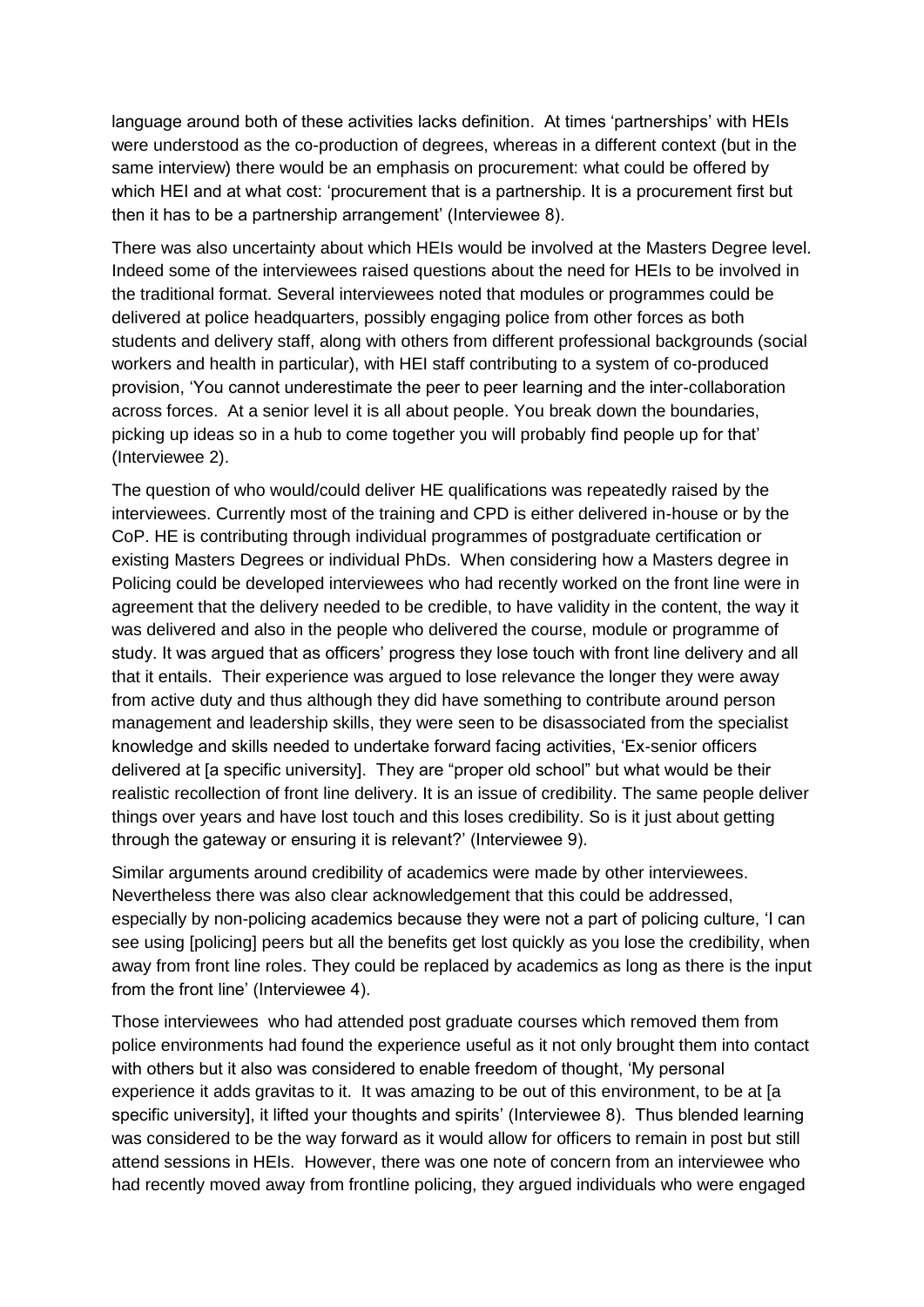in HE while still undertaking front line work could become distant and detached from that day to day frontline work.

While the PEQF for level 6 is progressing and for level 7 is now beginning to be developed, there appears to be little strategic discussion of educational provision (or professionalisation) of policing support staff. Training for support staff has also been very limited, especially since the public sector spending cuts. This is of concern: not only does it mean policing staff are not able to upgrade basic training, or their training in specialist areas, policing staff report remaining outside of the awareness of those re-structuring degree routes. Many support staff feel marginalised, 'I have not seen the non-officers going for Masters. I have seen the officers being encouraged to go for leadership type courses at [specific university] but no one has come to me offering XYZ. I have no idea how you get a Masters so I would not know how to offer it to other staff. We do not have the connectivity to offer this, or to know about it' (Interviewee 10).

# <span id="page-18-0"></span>**Content of a Level 7 Masters Degree**

Determining the content of any policing related degree at present was felt to be difficult because of the rapidly changing landscape as the CoP PEQF comes into effect. However, as police organisations are to have input into the content and delivery of a Masters Degree, it is clear from the interviews they would wish to do so through engagement rather than simple consultation.

While acknowledging that presently there is little information available on the potential content of a higher apprenticeship Masters Degree, the interviewees did have comments to make on what they felt would be relevant. There is a clear desire for it to relate closely to the work undertaken by the police as an organisation (management) and also as a service i.e. frontline delivery. Below is the list of the topics the interviewees considered to be relevant:

Organisational leadership

- Leadership
- Organisational development, organisation and cultural change
- Systems thinking
- 'Incoming challenges' relating to budget cuts
- Command

## Research

- Early intervention
- Wellbeing of people (officers and the public)
- Criminology
- Problem solving and not prevention
- **•** Communities

#### **Substantive**

- Technology and the police (digital/IT)
- Protest and public order
- Vulnerability
- Counter terrorism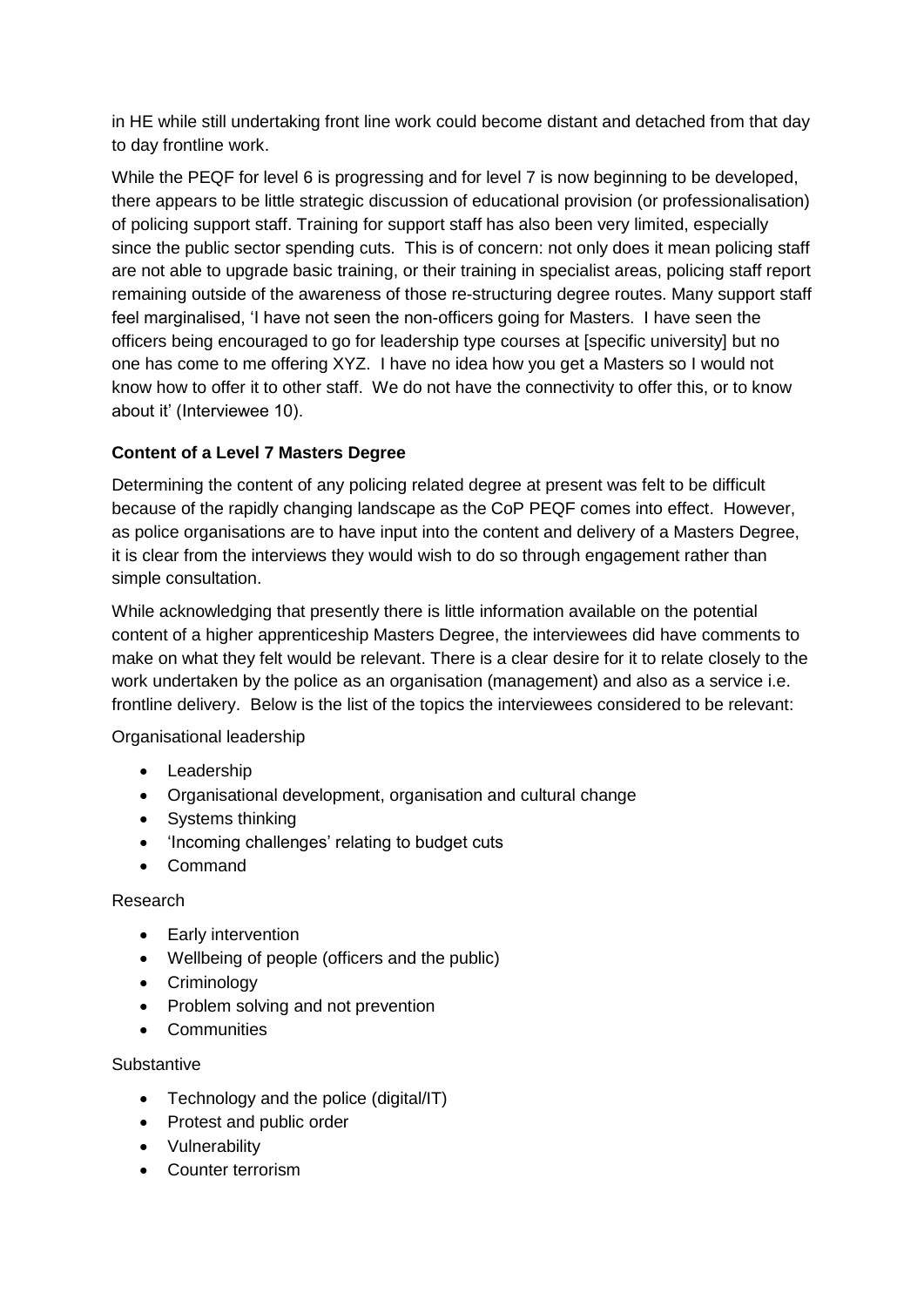- Cybercrime
- Modern day slavery and human trafficking
- **•** Firearms
- Disorder
- Child sexual exploitation
- Hate crime

Concerns around the current topics related to the need for a comprehensive understanding of the challenges faced at the frontline and also for any delivery to be up to date, reactive and 'fresh'. It was noted several times that it currently took considerable time for the identification of arising issues and even longer to 'pull together' a response. It was also argued that delivery needed to be closely associated with the tasks they undertake. There was particular emphasis on the need for officers to understand the situations they found themselves working with for example relating to vulnerability, mental health and previously 'unseen' crimes such as child sexual exploitation, 'We need systems thinking, giving people tools to make decisions themselves as officers. We need leadership at *all levels* [original emphasis]. We need to enable and encourage officers to speak up about their ideas and discuss them with their sergeants rather than waiting for the sergeants to do it for them. To help individuals to flourish' (Interviewee 3).

The interviewees frequently reflected on the increasing complexity of delivery and the demands this made upon individuals. For example one interviewee noted there was a need to consider if they, as a service, should be delivering preventative services or if this was best left to others (Interviewee 6). Several interviewees commented that they experienced the worst of both worlds as they had become the last port of call for all, thus being asked to respond to situations they were not trained, or indeed educated, to deal with. This complexity at the frontline was at times contrasted to the more straightforward task of managing a medium to large organisation.

Therefore the content of a Masters Degree has to be closely related to 'the job', with a core set of skills that were central to whatever role the officer was to undertake in the future, yet the challenge of this was recognised, 'It has to be a range because there is not one core skill. It is specialism with a policing element but we need to be clear on the modules you need' (Interviewee 5).

A number of interviewees highlighted the offer had to be related to specific learning outcomes as defined by the CoP, with core modules and also a range of specialisms, 'There needs to be the commonality for future promotions and thus different activities. Possibly in leadership, ethics. Certainly leadership, as a lot of current officers manage but they do not lead' (Interviewee 7).

While the CoP is seen to be taking a lead on these issues, there was also a desire for high quality consultation with Forces and providers of HE to ensure there was buy-in across the board. The need for this level and type of process is apparent, but to some extent clashes with the potential procurement process in which there remain questions around partnership or procurement between forces and HEIs, 'In research I feel as though there are a lot of academics asking for the use of the data and you need to manage that relationship. When we do go out to ask for a Master or a PHD student it will be commissioned but, as also in terms of the learning and training, I don't think the relationships have been explored'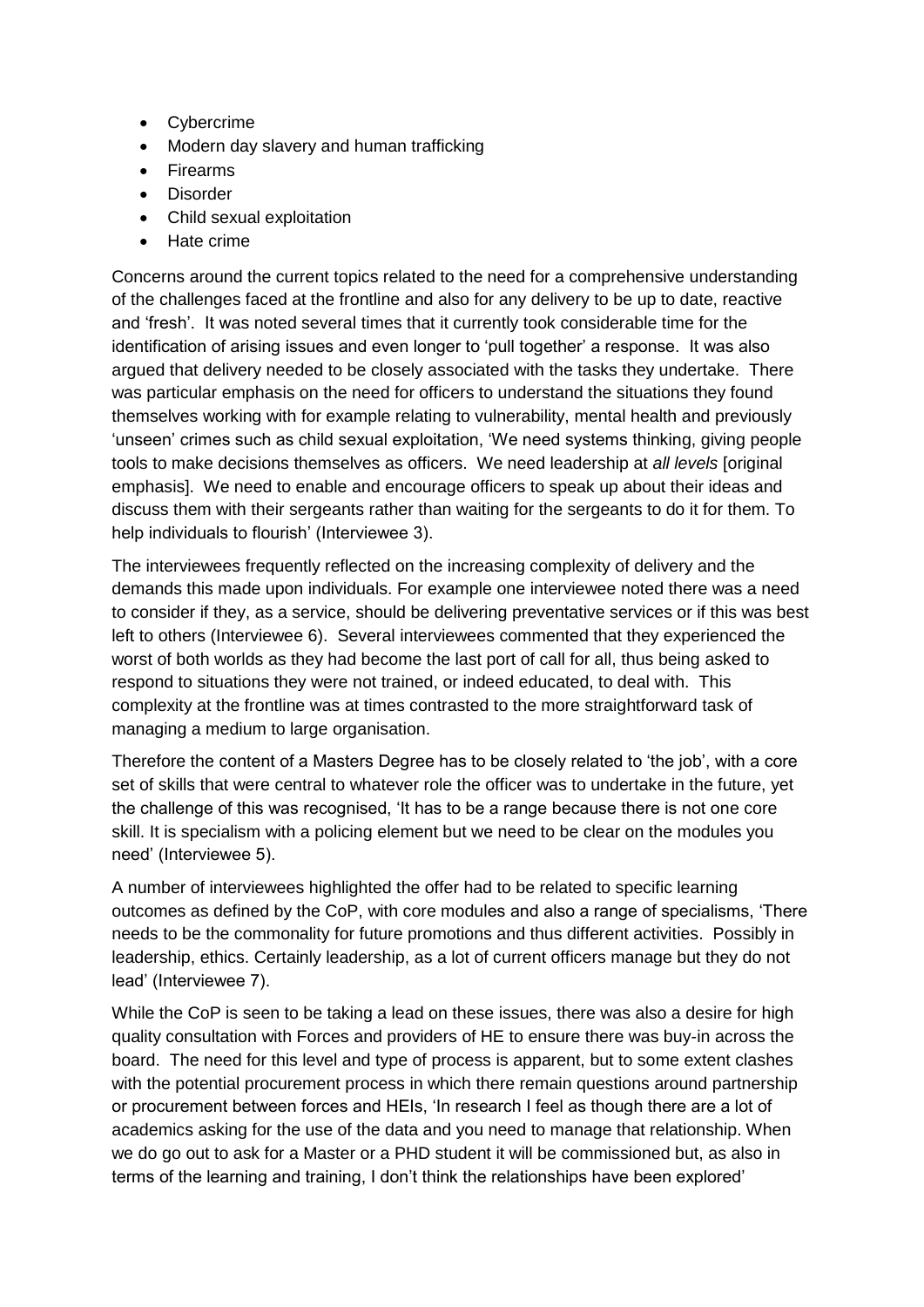(Interviewee 8). 'Some universities have to wake-up to procurement including some of those in the N8' (Interviewee 5). One interviewee argued 'For me this is a partnership… I think it should be a partnership with a number of academic institutions. I don't think that we should have a preferred provider. Universities are a public service provider and a place to build relationships as well as procurement processes' (Interviewee 8).

Thus there remain a number of issues and challenges to be addressed around the design and delivery of programmes at Masters Degree level. In part, the discourse is around coproduction and working in partnership within a context of procurement.

## <span id="page-20-0"></span>**Current and Future Funding**

A number of issues emerged as interviewees discussed how education and training should be paid for in the future. Many members of the organisation who were operating at a relatively high level stated that each individual should pay for their own development as it contributed to their career. The conclusion was quite the reverse for those who were operating closer to the front line. At this position it was felt that if the organisation was benefitting from the training and/or education then the organisation should fund the process, 'If the organisation benefits then it is fair for it to pay. It's the organisation investing in their staff. But there are resource constraints that the Force is currently under and thus it is unlikely [that they will fund individual development]. What about government grants? Other funding routes? But if it is mandatory then I still think the organisation should pay' (Interviewee 1). Several other interviewees made similar comments, often adding that it would depend on individual circumstances but, as a principle if it was for the benefit of the organisation then the employer should fund it. Interviewees also identified there would be issues other than funding which would need considering, including an individual's commitment to responsibilities outside the organisation. In these cases the organisation was understood to need to offer support and other types of resource, such as time to study. It was also felt that if individuals were to undertake their own career development then, to some degree, they want guidance but also control over the direction that could take.

Some degree of change was seen as inevitable, from a process where the organisation determined and delivered training or part funded education to one where the individual took more control/responsibility. In particular two features of change were identified: one, the arrival of new officers who had already funded their first degree and might then be expected to pay for a further HE degree; two, it was possible that in the future officers may be moving in and out of the service more fluidly and therefore wish to shape and take greater control of their own development looking not only at a career in the police force.

Interviewees saw this debate as reflecting different generations of officers, with the current and older members of the force expecting training to be provided and education to be partly funded, but with the perception that officers of the future would be different, 'It's a changing culture, from the current culture where things are done for people, to people doing it for themselves that is seeing what they need and arranging it. I see that in the future this will change because they have already paid for accreditation as they walk through the door. As older people they say "it is not of any benefit for me so I am not paying for it" (Interviewee 2). 'How would you sell self-funding to some officers? You won't get paid [more if you do]. You won't get sanctioned for it if you don't. It needs to be incentivised by the role. If you can see the benefits then you would do it' (Interviewee 8).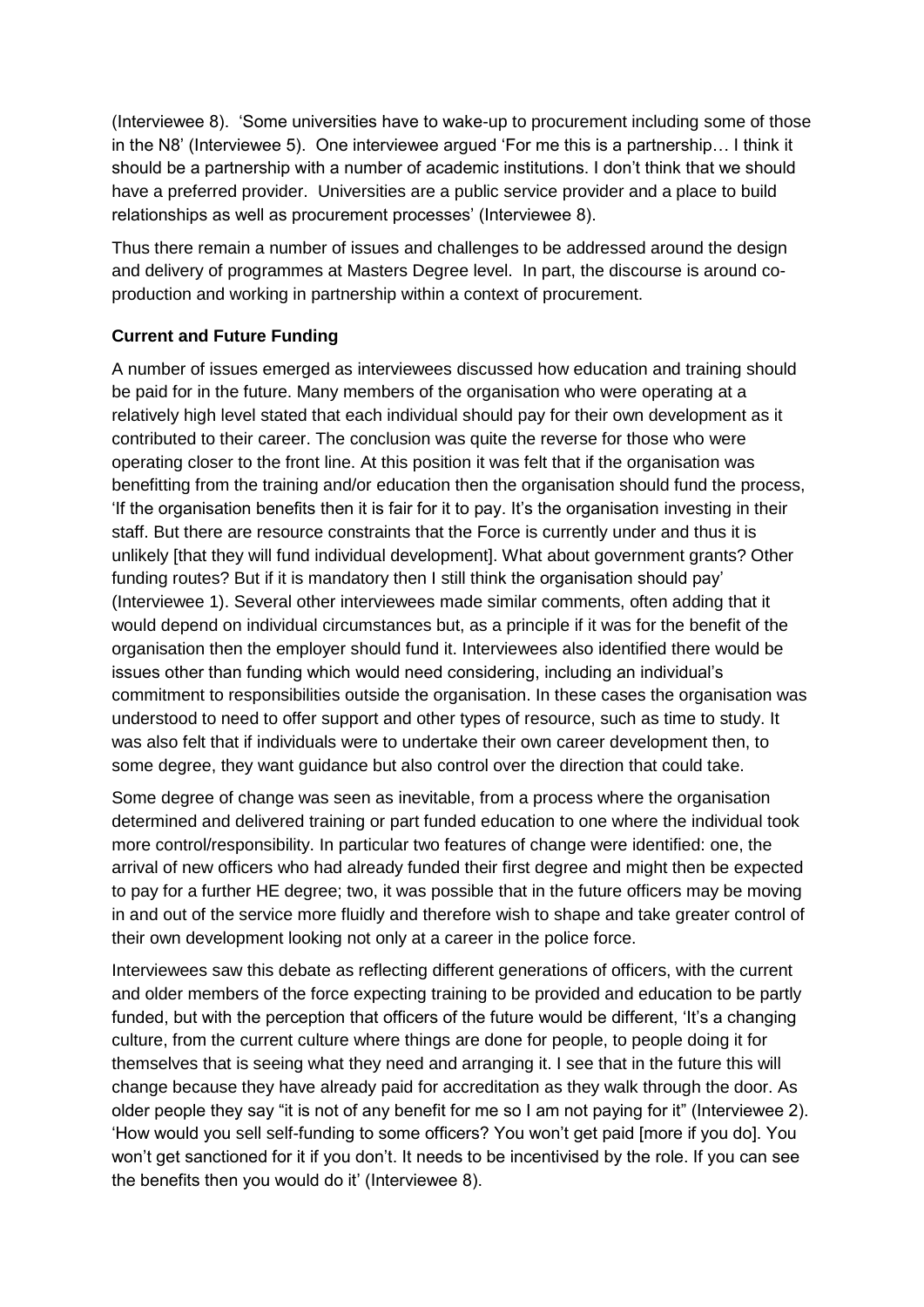The situation is rather different for members of the support staff where there appears to be very limited funding for training or education. Interviewees speculated whether the introduction of apprenticeship funding will have a further negative affect on an already difficult situation, 'The apprenticeship comes along and that is a change of strategy and the other funding will dry up' (Interviewee 5).

## <span id="page-21-0"></span>**Motivation**

Undertaking study on top of the 'the day job' was seen to be challenging, 'It is a massive commitment and everyone is in different circumstances. It is about me squeezing that learning and work into a busy day job. Married with three kids and they come first. It is a big commitment' (Interviewee 3). The interviewees identified a number of challenges to engagement with education, including:

- Time
- Life choices
- Caring responsibilities and other commitments
- The need for a work-life balance.

The motivation to undertake such a commitment was seen by several of the interviewees to be based more on their desire to undertake the education/training rather than it being compulsory, 'It is motivation for me. It is not about me pushing myself forward for promotion it is more of a challenge, something I want to do for my development' (Interviewee 2); 'You can get bogged down doing the job but there is never a good time. There is a whole culture in the police of just doing the job and getting on with it but that is changing now and we look at things in a bit more detail. You have to start a culture change rather than telling people' (Interviewee 3).

The interviewees identified a difference between police officers undertaking HE because they wanted to do it, the current model, and those who will have to do it in the future if they wish to progress in their careers, 'It is not the be all and end all having a degree but what it has done for me is enable me to balance my workload, take in a large amount of data quickly, skim reading, work-life balance, having a social life and my studies and understanding the literature because it can feel like almost a foreign language. So I am glad that I did my degree because it gave me a deeper understanding' (Interviewee 3).This was particularly true for higher degrees such as Masters Degrees, 'If you're going to do a Masters then it has to be something you enjoy' (Interviewee 5). Alternatively, if the degree was a part of the job that you had to do then there was a difference of opinion between higher ranking interviewees and more junior interviewees: the higher ranking interviewees felt increasingly staff members would have to take responsibility for their own career development including undertaking postgraduate study and this would become the norm, 'I think we have tipped the balance for people who think it [further study] is just normal business' (Interviewee 8), while more junior interviewees argued if education/training was to benefit the organisation rather than being primarily of interest to the individual then it should be overtly supported, in terms of time and funding, by the organisation.

Interviewees also argued the need for understanding why changes are being made and what they would add to serving officers professional lives, 'It's the buying what you are going to do and why you are going to do it, "Things need to change because" and then tell them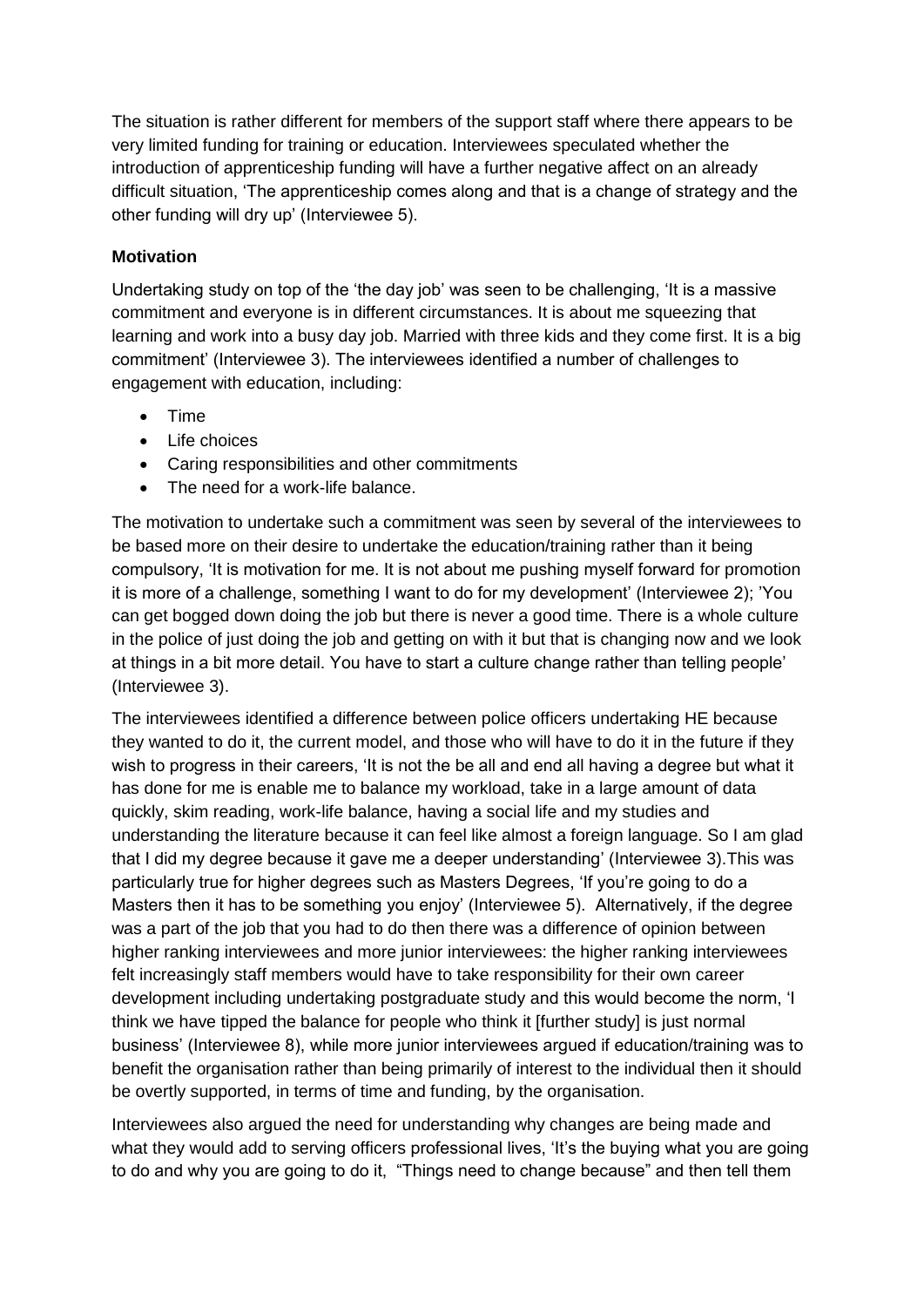why. It is the why, the how and the what. This is the training [and the same applies to HE] but also this is why we are doing it. There is so much training, you wonder why you are doing it, just being told to do it different is not enough. So it's underpinning the understanding behind the training' (Interviewee 1).

# <span id="page-22-0"></span>**Doing it Differently**

There are notable differences between the requirements of daily policing tasks and those of education. To help with the transition, especially for current serving officers, a process to build towards education was seen to be needed. One interviewee who had returned to study stated, 'It helps if you are built back into that mind set. It brings critical analysis on what you are doing' (Interviewee 3), they also identified the need to build towards engaging with education especially for officers who were unfamiliar and not confident in their abilities. There was seen to be a need for substantial support.

Thinking of 'different ways to do it' (Interviewee 8) was seen to be the way to motivate existing and future officers to engage with education. For example, the quality control and accreditation of in-house training was felt to be a means to 'start to shift that culture that there is something worthwhile and come out with accreditation. Then going further for a Masters, it would shift the culture. Individuals taking ownership of their own learning' (Interviewee 2). Mentoring and peer support were both felt relevant to enable officers and others to return to education. Mentors in particular, it was felt, did not have to be within police organisations as there was understood to be some benefit in working across sectors: thus factors more than just the means of delivery were considered to be important in the motivation to engage.

## <span id="page-22-1"></span>**Organisational and Cultural Change**

Organisational buy-in and the building of support and advice for career trajectories were all seen to contribute to embed rather than merely add-on HE, 'It is seen as "I did not get the opportunities so why should you?" If you are at the bottom of the chain it is making it more difficult to do. It is the wider culture. If you want to shift the culture it has to be spread out, down the chain, buy in from the top. It needs organisational change, it is the culture that needs change' (Interviewee 2). This was seen to be a challenge by some interviewees reflecting on the current position of the force, and policing in general, due to the financial cut backs, 'We could do more because of the pace of change it has all become a bit negative at the bottom of the line. All we can see is constant change' (Interviewee 3). The impact of this change may well be seen to have contributed to a caution about the extent and degree of organisational commitment based on the evidence of the last few years.

Other interviewees identified difficulties as longer-term and more embedded in the policing culture. In order to get support, one needed to be more than simply interested in education, one had to find the 'right person', a 'critical friend' to help and advise, but this could be challenging because of individuals, the system, and underlying everything, the policing culture. Finding the supportive individual could be demanding and time-consuming. Interviewees discussed that unless your line-manager had an appropriate interest in their staff, held the knowledge and had access to the necessary resources it was unlikely that anything would happen. Thus officers not interested in education were left behind as they were not actively encouraged to consider their long term career trajectory. This situation was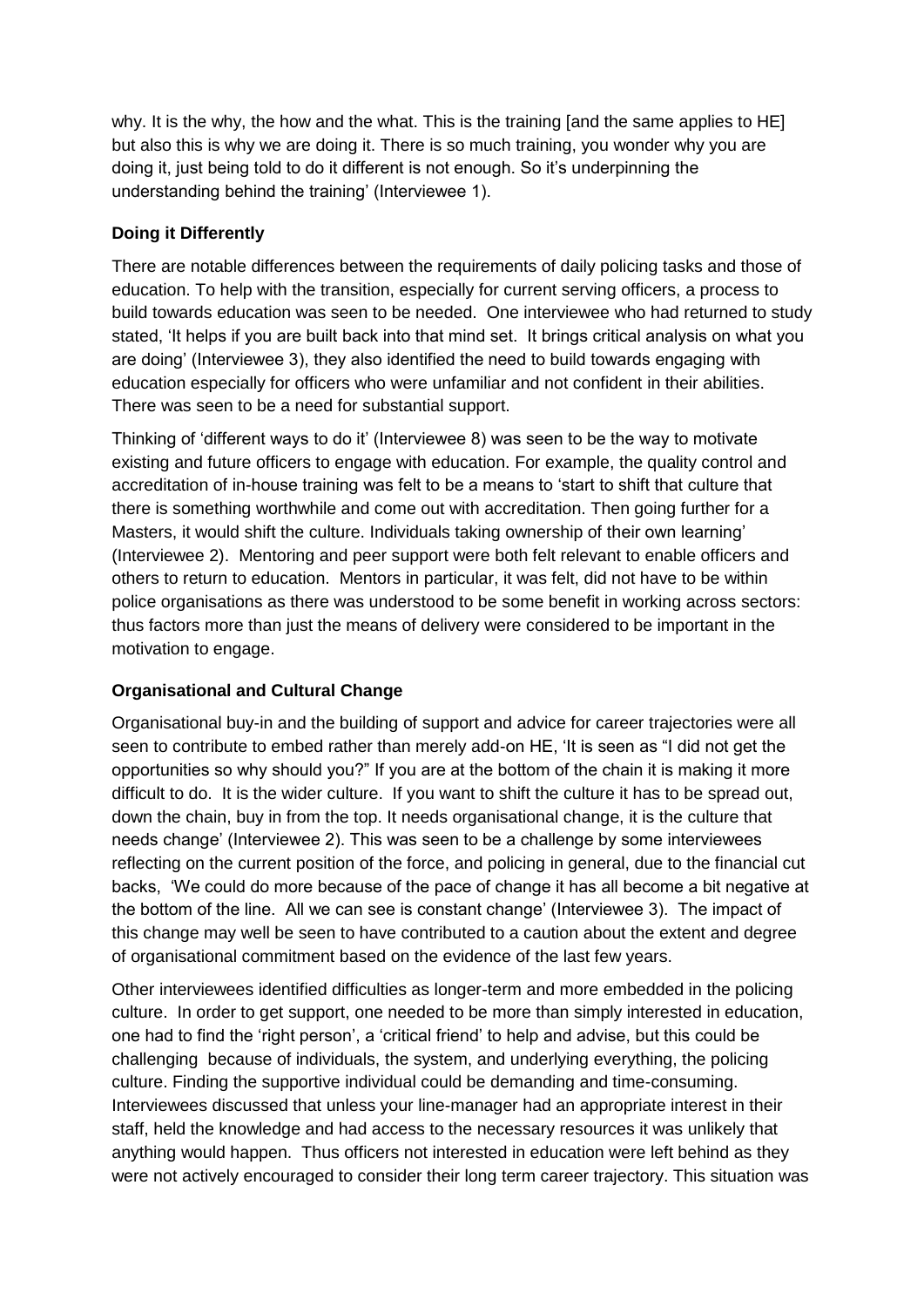compounded by many officers feeling that it was enough 'to do the day job', without taking on additional work. Further, engagement with HE could be viewed as not 'real policing' by many officers at the frontline.

Those interviewees who were interested in participating in HE had worked hard to be able to engage with education. At times this engagement was not felt to be appreciated, or even recognised by their colleagues or line-managers. Indeed there was felt to be a culture of demotivation around education compared to training which had to be engaged with, while CPD was seen as undemanding: only those really interested in a particular aspect of policing were likely to engage in HE.

For police support staff similar issues were identified, plus additional challenges specific to their roles positioned outside the police officer career structure. In keeping with the police officer experience of change over the last few years, support staff have also been experiencing considerable change, 'There has been churn and change for years in the organisation; ups and downs. Staff have the skills to do the job but the constant change is undermining an organised process. There is long term planning for police officers [the rank structure] but not for police staff' (Interviewee 10).

Support staff require training, CPD and education in their own specialist areas rather than being tacked onto the existing police officer courses which are not seen to be specifically relevant, 'It is a specialist set of needs not general management that we need' (Interviewee 10). As the support staff are a large proportion of the employees of individual police forces (c. 45% of the workforce in this organisation), there is likely to be implications for the organisation as a whole if their engagement with education lags behind that of officers. A lack of career trajectory for support staff may also become an issue as people increasingly move between sectors and employers rather than remain long-term with a single employer. In addition, it was argued changing grades, redundancies, short term employment and other similar issues, have not had a positive effect on the perception of the organisation as an attractive place to work for support staff, 'The contract is a really interesting one as people are proud to work here and have an attachment. Officers may not realise that it is a life choice for us as well as them. The difference is that the officers are getting, and will get, acknowledgement for their work. This is not the same for support staff. Young people will move around because they do not have the attachment. There is also a need for resilience here with poor wages, high demand and high stress, difficult working conditions with little support. We ask a lot of our people' (Interviewee 10). The need to ensure that 'committed people' are 'kept fresh, up-to-date' and therefore able to give the best service to the organisation was hampered by a reducing and limited training budget. The idea of an education budget akin to that for the officers was not seen as viable, 'It is around career progression, career lines. What do you aspire to and the roles are seen as interchangeable [with police officers] and they are not' (Interviewee 10). Thus, unlike police officers and the changes taking place to their career pathways, support staff could be argued to be regressing in terms of training and educational opportunities.

The culture of policing and cultural change underpinned much of the discussions with interviewees, 'It comes back to culture' (Interviewee 2); 'Do what you have always done and you get what you have always got. You have to do it differently if you want to change the organisation and the culture' (Interviewee 10).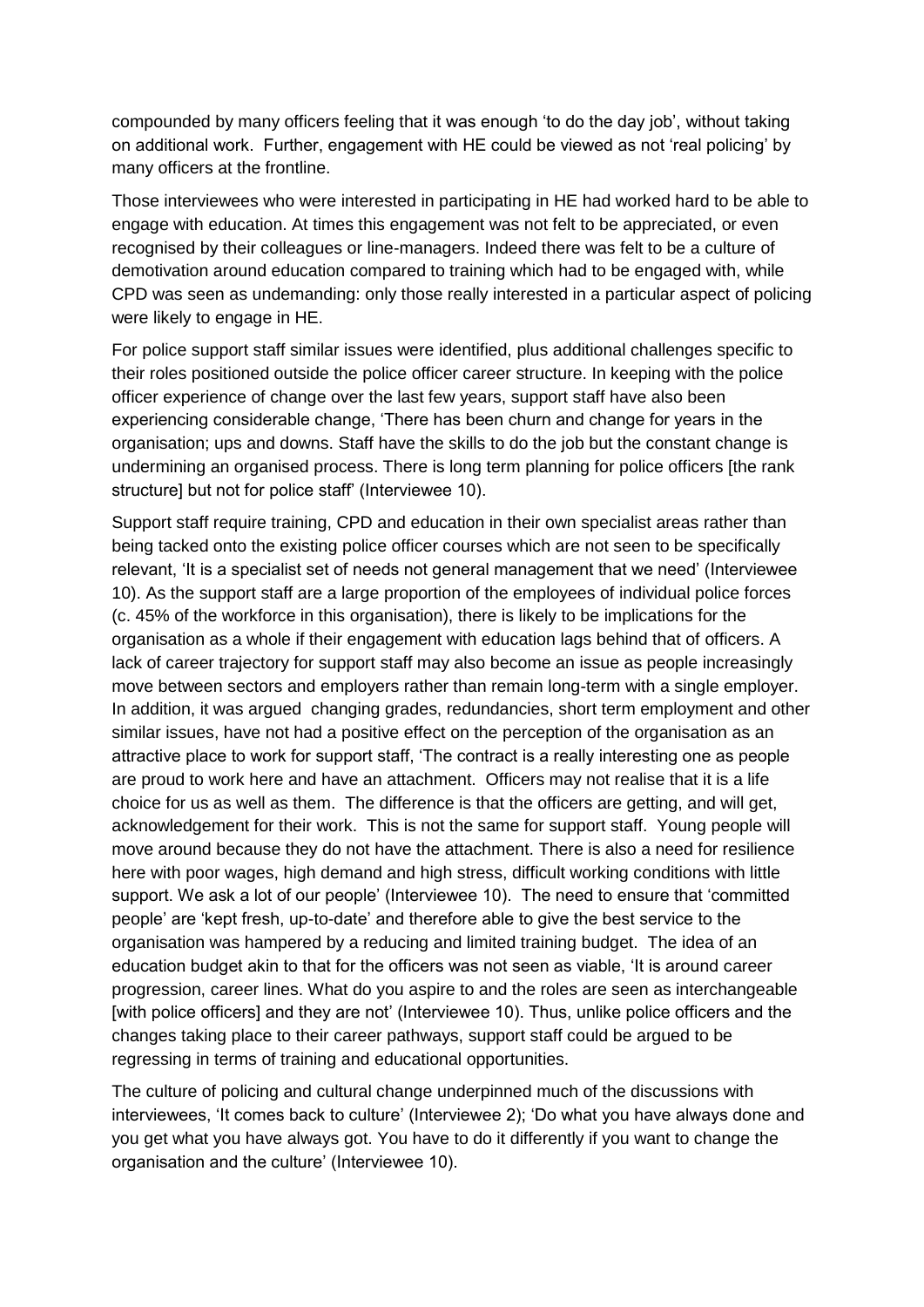## <span id="page-24-0"></span>**What is the Aim of Introducing Level 7 as a Standard Offer?**

.

What underlies the national drive toward HE qualifications? Several interviewees identified the main driver as a need for the police to professionalise. However this then raises questions of why professionalisation is important now? Interviewees discussed several possibilities: so individuals feel their work is recognised (a 'lump of sugar' (Interviewee 5)); to encourage participation and engagement in training and learning; and the establishment of a new route through the policing career. Overall, can professionalisation be seen as the way to, 'Raise the understanding of the whole workforce' (Interviewee 5)?

The interviewees recognised that to some extent skills need to be introduced or improved, for example IT skills, but these are largely understood as training, not education, and thus should continue to be developed and delivered via training and CPD. Several interviewees noted the need for leadership at all levels and ranks of the police force, including support staff. In the past leadership has often been seen as something that officers need when they rise through the ranks, rather than something that is required from day one, 'A police officer walking through the door is a leader. They need to be as autonomous as they can be' (Interviewee 2). Developing this leadership and autonomy could be argued to underpin the CoP PEQF at Level 6? Professionalisation via HE may also be seen to equip officers and policing staff for careers which are not confined to the police service, but support a more fluid in-taking and out-going of human resources.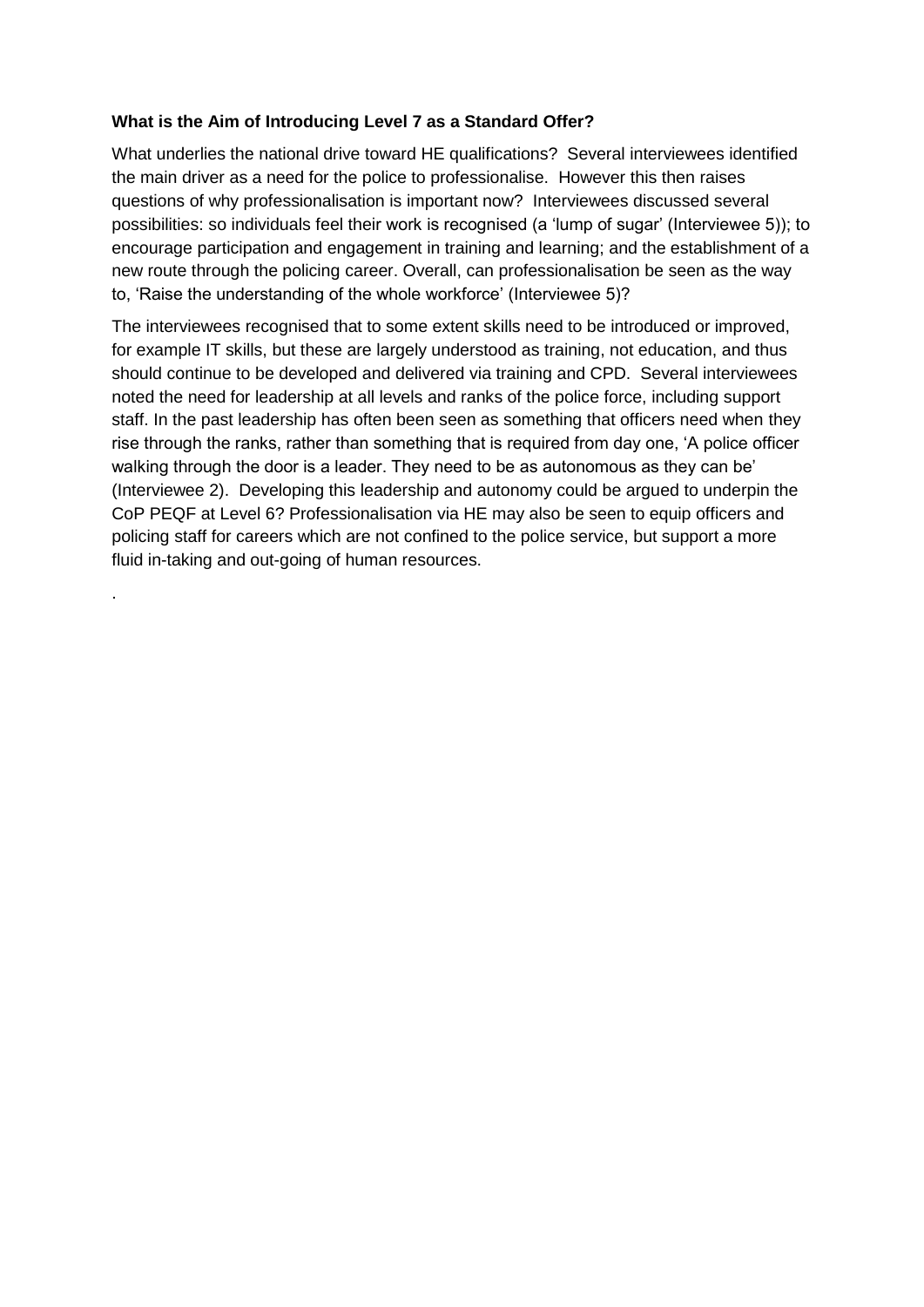## <span id="page-25-0"></span>**Conclusion**

The literature review and the interview findings indicate that although the practical application of professionalisation of policing through HE qualification is moving forward quickly there remain significant questions around the assumptions on which progress is being built: these are apparent in the discourse and language of the interviewees. While there is a narrative about the need for leadership and autonomous decision-making in policing organisations which would benefit from the critical thinking skills embedded in HE, the language being used to discuss progress remains anchored in training and CPD, not in education.

This reflects one of the two main conclusions drawn from the project: accredited training is not the same as a Masters Degree. There was much discussion in the interviews in particular speculating as to whether current training and CPD could be accredited in ways which enabled it to aggregate to a HE qualification, in this case specifically a Masters Degree. However, accredited training and CPD are not the same as HE; the pedagogy underpinning these are distinct and separate. It may well be that a system of accredited training and CPD in *preparation for* HE study has utility, but the replacement of the Masters Degree with a portfolio of accredited training and CPD would be highly unlikely to meet the educational aims and objectives of a higher degree. Thus the question of content and delivery for a Masters Degree in policing remains pertinent; as do the 'core' and 'optional' components. There is broad agreement in the literature and in current policy discourses of the need for leadership (and management) to be core to the policing Masters Degree; interviewees also identified the need for the option to follow specialism as part of the qualification, for example in trafficking, CSE, cybercrime, etc. It has also been broadly acknowledged that one aspect of a Masters Degree which sets it apart from training and CPD is the development and implementation of research skills. Thus it is arguable research skills should be a core component of a policing Masters Degree, along with leadership development. This raises the question of whether the policing Masters Degree is envisioned as taught postgraduate provision or research postgraduate provision. In addition, the interviews also highlight the confusion between 'evaluation' and 'research': academic research is pedagogically different to service evaluation. This needs to be reflected in a policing Masters Degree.

The main conclusion from the project is that cultural change in policing is needed: and that the professionalisation of policing in England and Wales is part of this process. The literature, the interviewees, and the wider debates occurring in policing are in agreement that cultural change is under way, and is necessary in order for policing organisations to be fit for purpose in the rapidly changing environment of significant public spending cuts to both policing and to adjacent services, including health, social services and education. A deeper debate is engaging with the question 'what is that purpose' for policing under the current political, economic and social conditions, with an increasing emphasis in many forces on vulnerability, resource management, and evidence-based policing. It is clear that education, training and learning will have a key role to play in the process of cultural change and professionalisation: just how that will manifest in practice is not yet clear. The more substantive questions of the principles underpinning the process of professionalisation for policing also require further interrogation.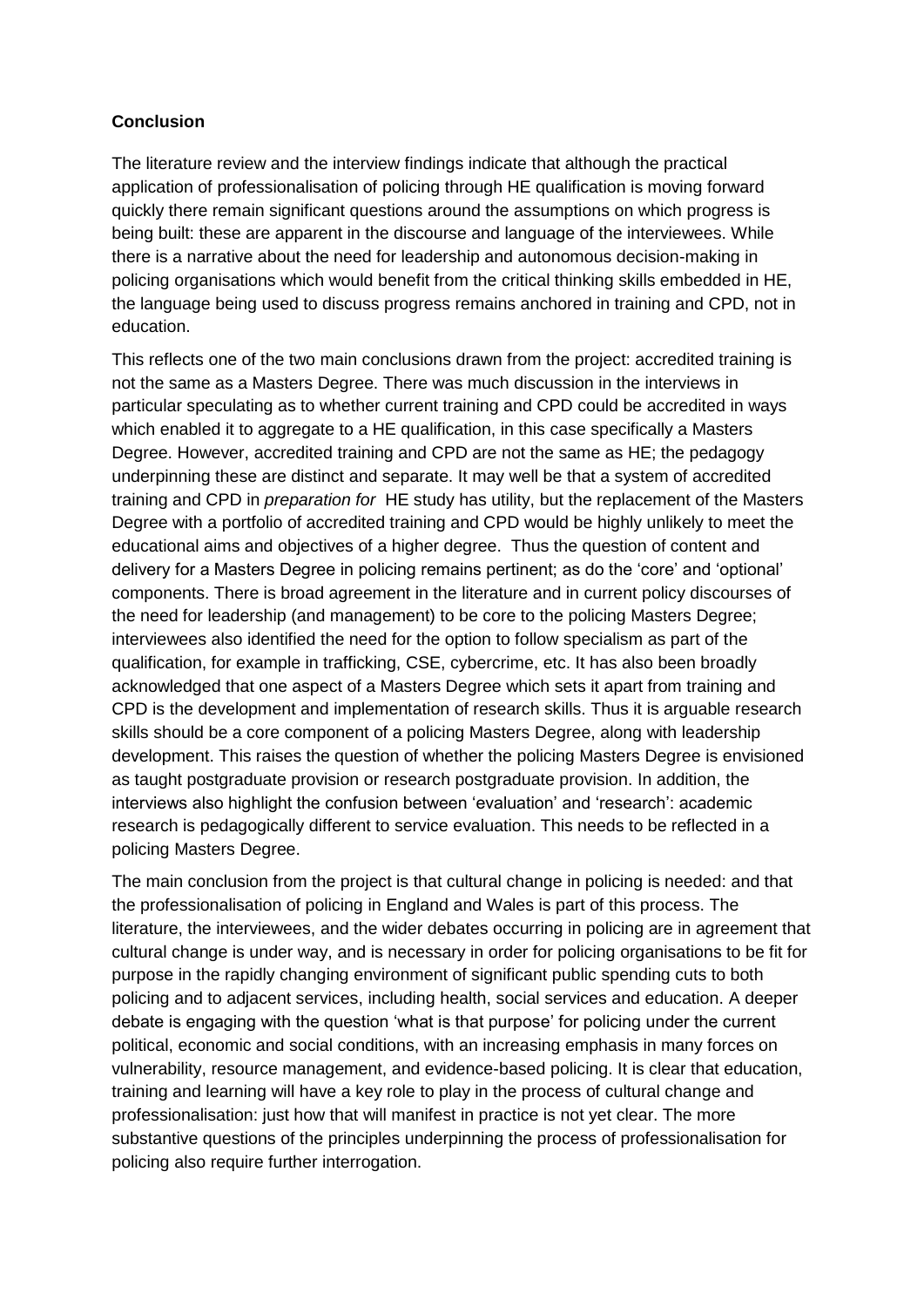HE has a valuable contribution to make to cultural change because fundamentally HE (especially at level 7 and above) should change the way an individual (a society) thinks, in particular the ability to critically evaluate the world from different perspectives, to make explicit underlying theories of change driving individual and organisational behaviour, and to engage in problem-based thinking: when the way individuals and (once at a critical mass is reached) organisations think changes then cultural shift occurs.

What also became clear is that policing organisations are more than just the service officers; a significant proportion of policing organisations are support staff. It is clear that support staff are not embedded within the current understanding of organisational change and professionalisation of policing in England and Wales. This group of staff are currently being left behind, yet they potentially play highly significant roles within policing organisations. Better attention needs to be paid to the interactions between the different parts of policing organisations in order to ensure sustainable and effective change.

With the introduction of the College of Policing PEQF it is arguable the recommendations of Neyroud for the professionalisation of policing are becoming manifest. There remain questions around the delivery mechanics, especially that of co-design, co-production, partnership, and/or procurement between policing organisations and HEIs. But perhaps the most fundamental question is whether (at level 6 and level 7) this new future is 'education' or merely hyper-training? Much of this will be determined by the pedagogical approaches, the programme content, the delivery mechanisms and the assessment priorities: we do not yet have enough of the specifics of the PEQF to make a judgement.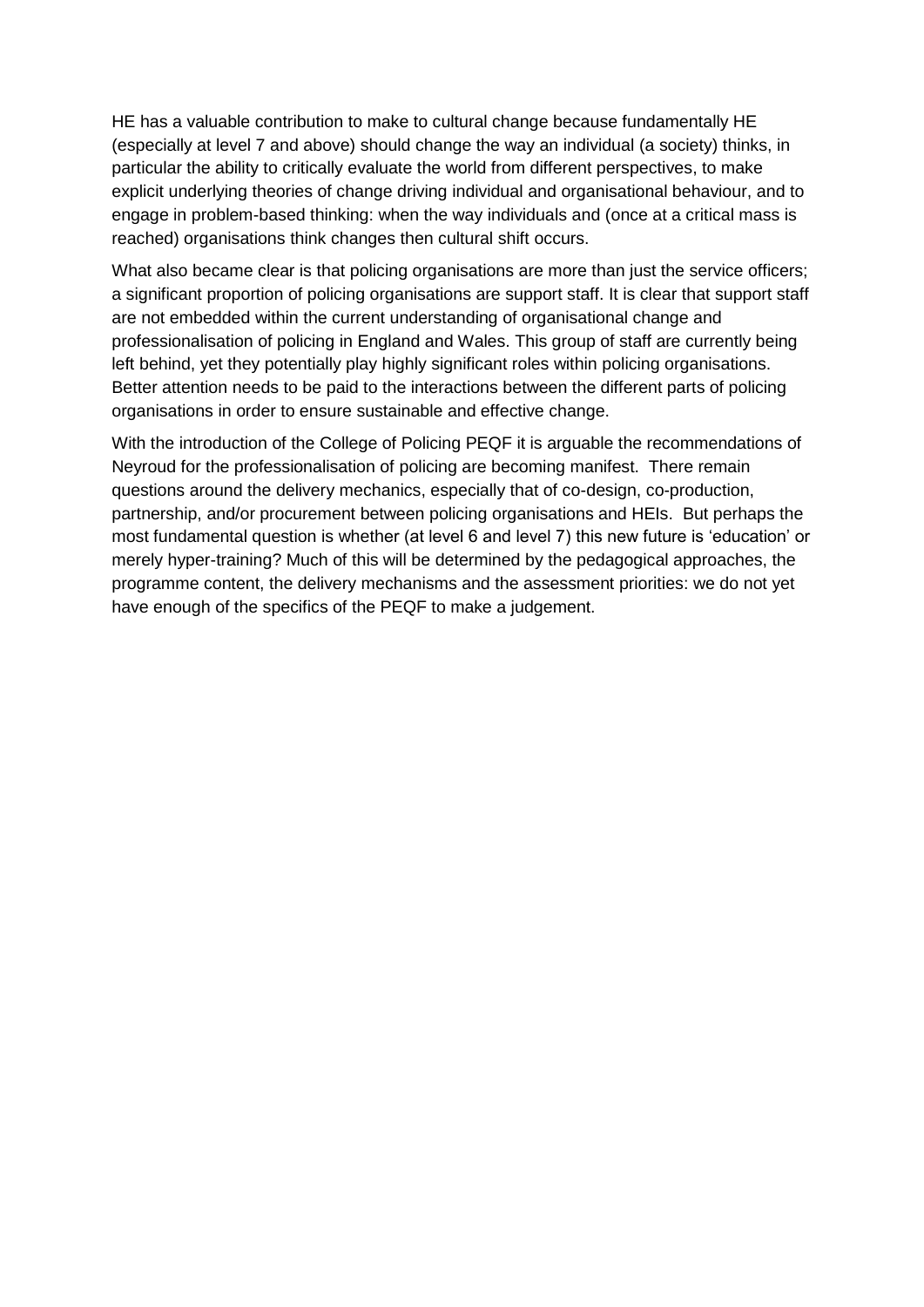#### <span id="page-27-0"></span>**References**

**Baro, A. and Burlingame, D. (1999)** 'Law Enforcement and Higher Education: Is there an Impasse?' *Journal of Criminal Justice Education,* 10(1): 57–73.

**Cordner, G. and Shain, C. (2011)** 'The changing landscape of police education and training'. *Police Practice and Researcher: An International Journal*, 12(4): 281-285.

**Green, T. and Gates, A. (2014)** 'Understanding the process of professionalisation in policing organisation'. *Police Journal: Theory, Practice and Principles,* 78: 75-91.

**Higgs, J., McAllister, L. and Whiteford, G. (2009).**'The Practice and Praxis of Professional Decision-making' in Green, B. (ed.) *Understanding and Researching Professional Practice*. Rotterdam, Sense: 101–20.

**Hallenberg, K.M. and Cockcroft, T. (2014)** *Police and Higher Education. Research Report.* Canterbury Christ Church University.

**Holdaway, S**. (2017) 'The re-professionalisation of police in England and Wales' *Criminology and Criminal Justice*: <http://journals.sagepub.com.ezproxy.lancs.ac.uk/doi/full/10.1177/1748895817690214>

**Home Affairs Select Committee (2011)** 'New Landscape of Policing', Fourteenth report of Session 2010-12, HC 939.

<https://www.publications.parliament.uk/pa/cm201012/cmselect/cmhaff/939/93906.htm>

**Jaschke, H. and Neidhart, K. (2007)** 'A modern police science as an integrated academic discipline'*, Policing and Society*, 17(4): 303–320.

**Kratcoski, P. (2004)** 'Police education and training in a global society: A guest editor's introduction'. *Police Practice and Research: An International Journal*, 5(2): 103–105.

**Lee, M. and Punch, M. (2004)** 'Policing by degrees: Police officers' experience of university education'. *Policing & Society*, 14(3): 233–49.

**Neyroud, P. (2011)** *Review of Police Leadership and Training: Volume One* [https://www.gov.uk/government/uploads/system/uploads/attachment\\_data/file/118222/report.](https://www.gov.uk/government/uploads/system/uploads/attachment_data/file/118222/report.pdf) [pdf](https://www.gov.uk/government/uploads/system/uploads/attachment_data/file/118222/report.pdf)

**Paterson, C. (2011)** 'Adding value? A review of the international literature on the role of [higher education in police training and education'.](http://shura.shu.ac.uk/9114/) *Police Practice and Research*, **12** (4): 286-297.

**[Paoline III,](http://www.tandfonline.com/author/Paoline%2C+Eugene+A+III) E., [Terrill,](http://www.tandfonline.com/author/Terrill%2C+William) W. and [Rossler,](http://www.tandfonline.com/author/Rossler%2C+Michael+T) M. (2014)** 'Higher Education, College Degree Major, and Police Occupational Attitudes' *[Journal of Criminal Justice Education](http://www.tandfonline.com/toc/rcje20/current)*, 26(1): 49-73.

**Roberg, R. (1978)** 'An analysis of the relationships among higher education, belief systems, and job performance of patrol officers'. *Journal of Police Science and Administration*, 6: 336– 344.

**Smithers, A., Hill, S. and Silvester, G. (1990)** *Graduates in the Police Service.* Manchester: School of Education, University of Manchester.

**Werth, E. (2011)** 'Scenario training in police academies: developing students' higher-level thinking skills'*. Police, Practice and Research*, 12(4): 325-340.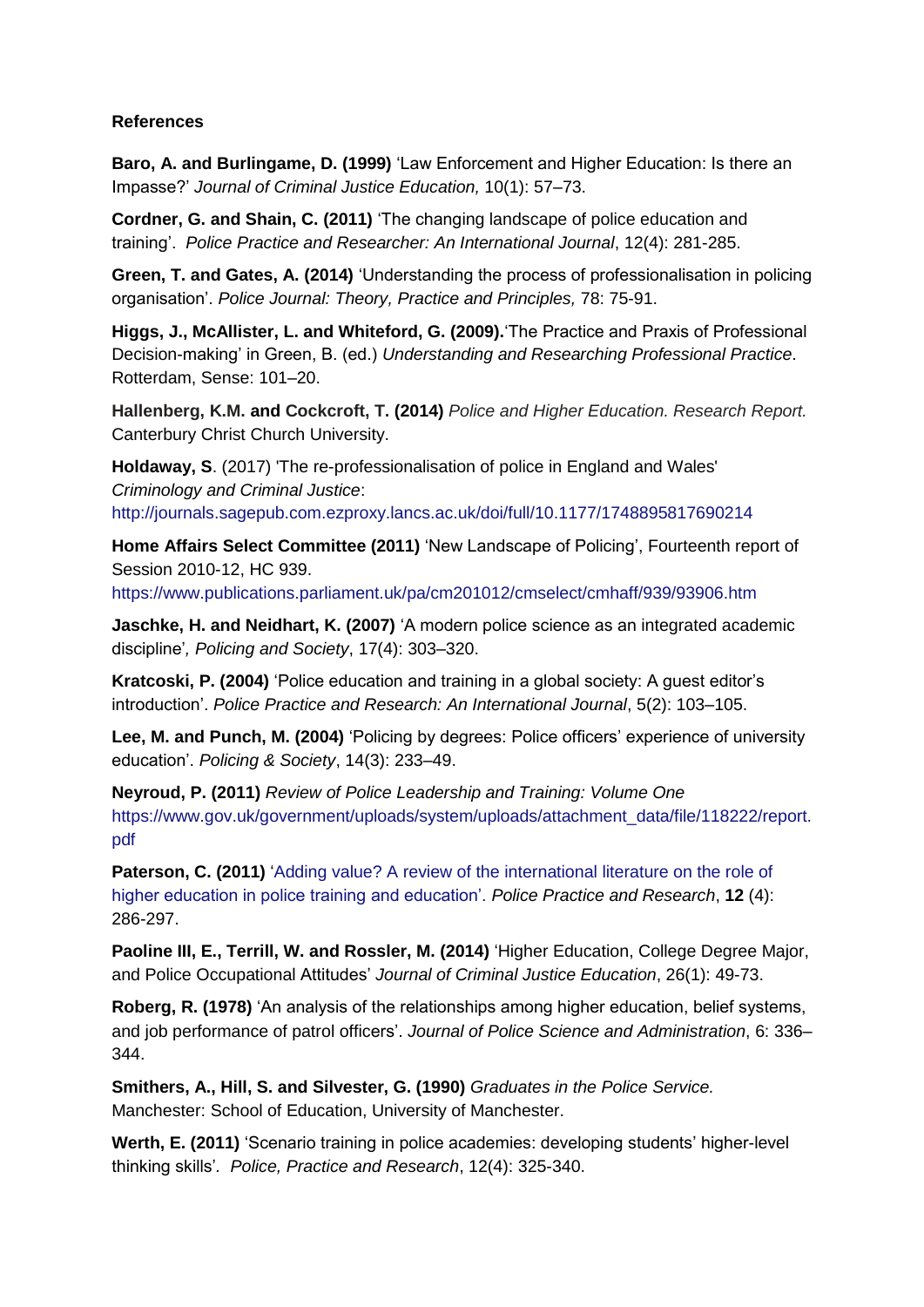**[Wimshurst. K. and](http://www.tandfonline.com/author/Wimshurst%2C+Kerry) [Ransley, J. \(](http://www.tandfonline.com/author/Ransley%2C+Janet)2007)** 'Police Education and the University Sector: Contrasting Models from the Australian Experience'. *Journal of Criminal Justice Education*, 18(1).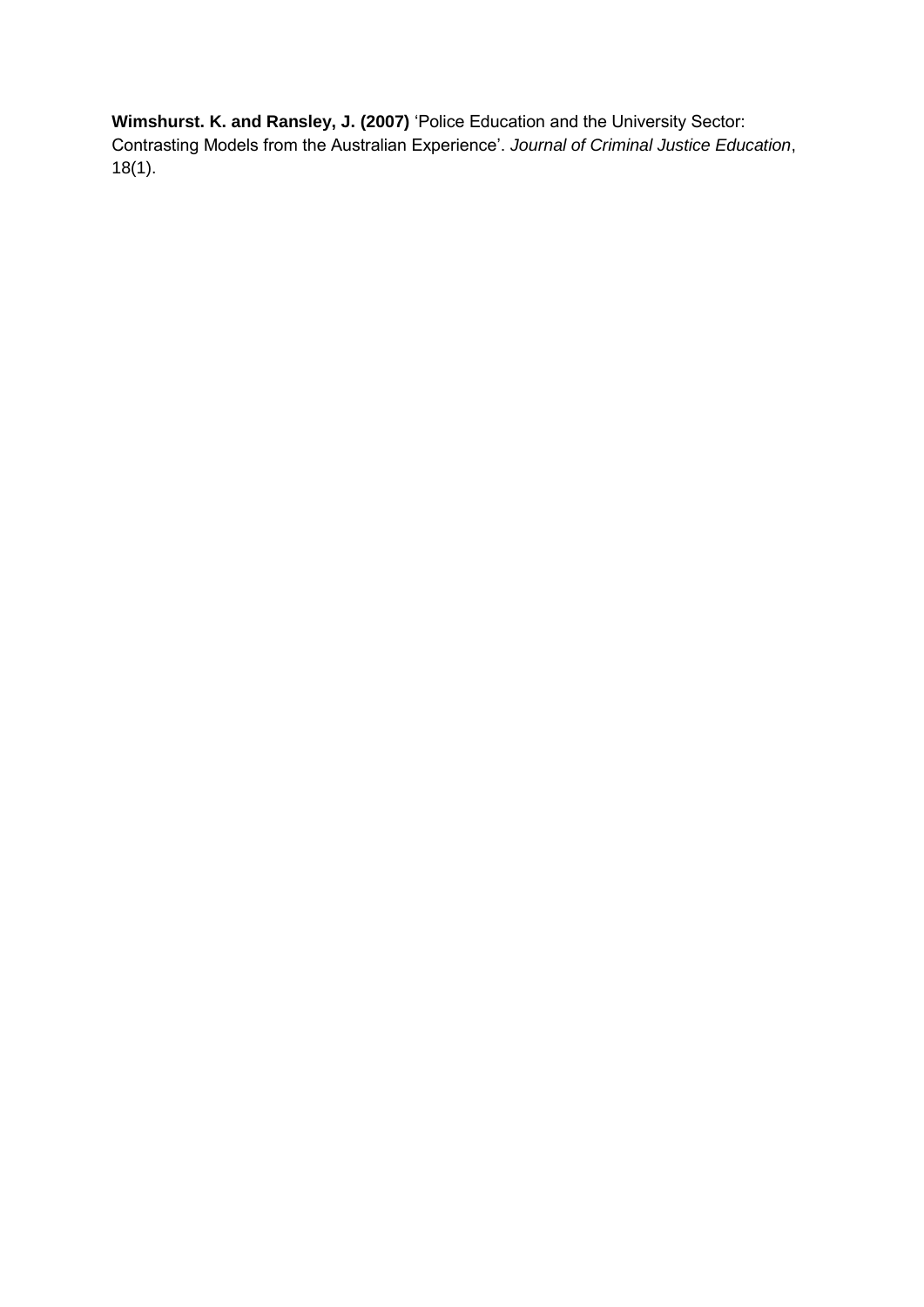# <span id="page-29-0"></span>**Appendix I: Interview Methodology and Question Schedule**

#### <span id="page-29-1"></span>**Interviews**

The interview aimed to capture the type and frequency of training and learning activities currently taking place within a practice example organisation and also perceptions of the current and future gaps in such provision.

## <span id="page-29-2"></span>**Methodology**

Semi-structured interviews took place on a one-on-one basis and lasted a minimum of 50 minutes, with an option for a rest after 25 minutes. Interviewees were selected by the policing organisation with reference to the issues and areas that the interviewer was interested to explore. Respondent backgrounds varied and included serving officers (from newly appointed Inspectors to Superintendents) and also members of the senior civilian support staff. Anonymity and confidentiality was maintained to enable a free flow of response. These conditions were agreed with the senior members of staff and the interviewees in advance of the engagement and confirmed by Lancaster University's ethics committee during the ethical approval process.

Data plans complied with the Data Protection Act, 1998, including encrypted lap tops and pen drives. The interviews were audio recorded. After the data had been transferred to a secure medium it was wiped from the audio recorder. Data will be destroyed at the end of the N8 PRP project in 2020 in accordance with Lancaster University protocols. Guardianship of the data will initially sit with Dr Cheryl Simmill-Binning. When the research post finishes prior to the end of the N8 PRP project in 2020, guardianship of the data will pass to the N8 PRP acting lead for the Training and Learning strand.

## <span id="page-29-3"></span>**Questions**

The interview questions were based on the requirements of the N8 Training and Learning strand and focused around the question:

- What do you currently deliver and how?
	- What type and level of accreditation do you enable?
	- How does this influence practice?
	- What does this look like in implementation?
	- How is it monitored?
	- Looking to the future how will it be delivered, implemented?

Below is a list of issues that informed the questions during the semi-structured approach.

• Current training/Continuing Professional Development output

How are these different types of delivery being defined by the interviewees (with examples)?

What is the perceived difference between 'training', 'education', CPD (issues: skills building and critical analysis/ tacit knowledge and explicit knowledge)?

What is the aim of each type of activity?

• What type of delivery - training, CPD and education – is currently taking place?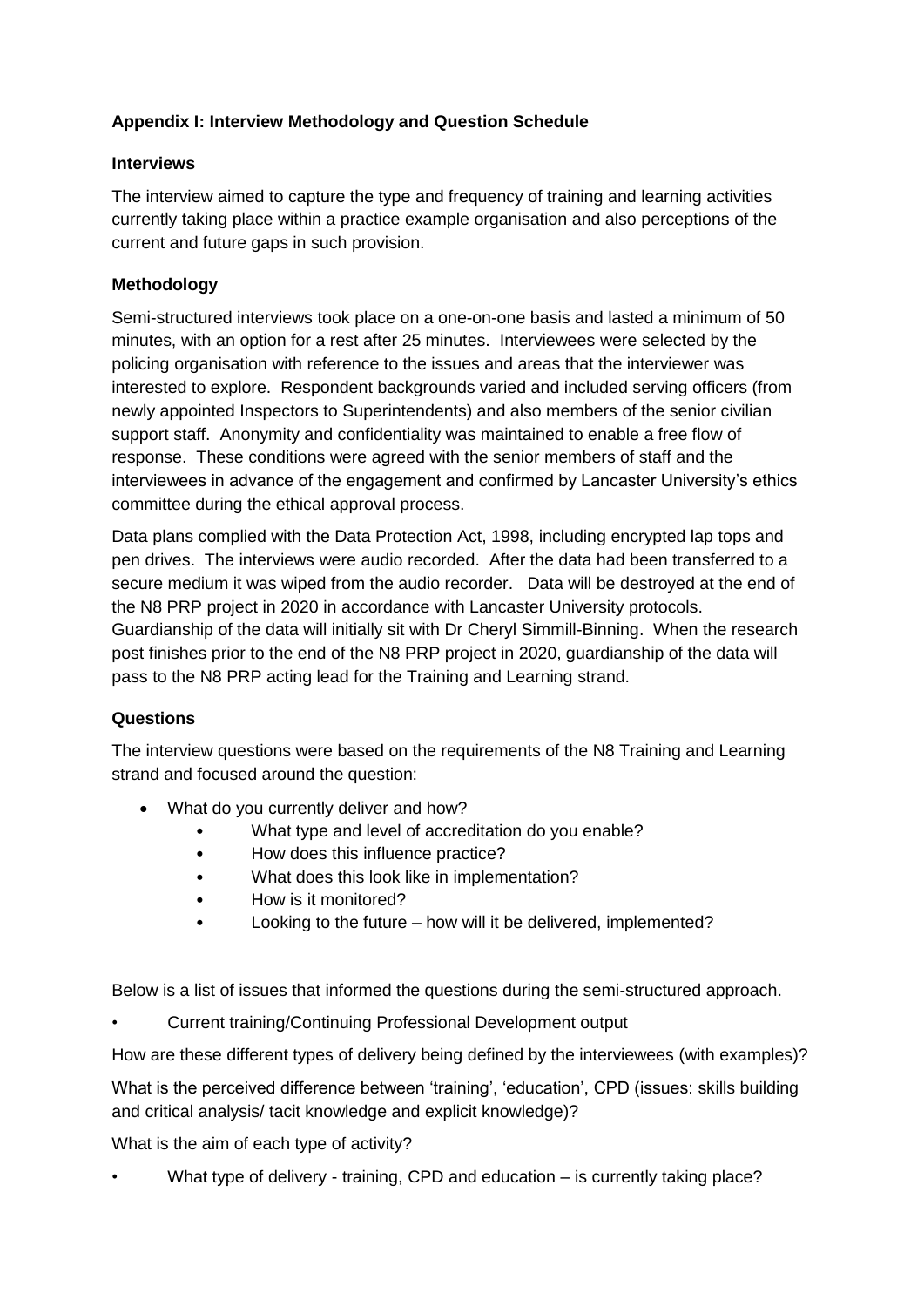Please can you describe examples of each delivery?

How are these services commissioned?

Who has access to what type of delivery?

How is the outcome monitored (are objectives set in advance?)

- What are the topics that are being delivered within policing organisations? What is seen as the most relevant topics to be delivered and why?
- How the delivery is taking place?

Which organisations are supplying what types of delivery (in-house, CoP, Institutes of education/higher education, other)

What motivation do people have to undertake training, CPD or/and education?

Are there factors that demotivate people from engaging with training, CPD or education?

• What are the current accreditation levels and types available?

What type of accreditation are valued?

What is the role of HE in this process?

Who is responsible for the planning and funding of training, CPD, Education?

Implications and impact upon career pathways?

• What are the organisational plans for future delivery?

Considering the intended PQFE how is the future of police organisation education understood and theoretical and practice terms?

What is considered to be the likely impact of the introduction of the policing degrees?

Are there currently identified gaps in provision?